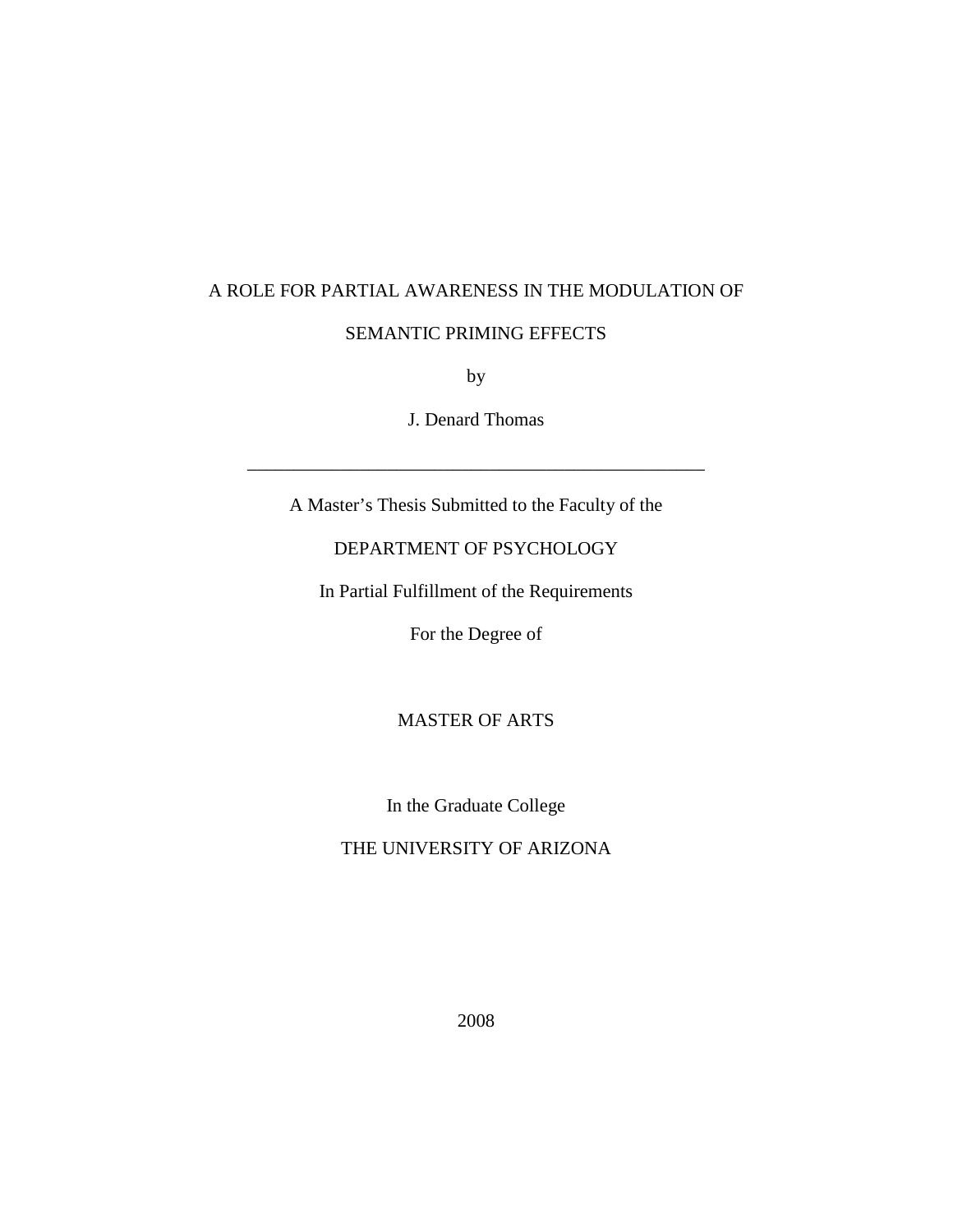## STATEMENT BY AUTHOR

This thesis has been submitted in partial fulfillment of requirements for a Master's degree at The University of Arizona and is deposited in the University Library to be made available to borrowers under rules of the Library.

Brief quotations from this thesis are allowable without special permission, provided that accurate acknowledgment of source is made. Requests for permission for extended quotation from or reproduction of this manuscript in whole or in part may be granted by the head of the major department or the Dean of the Graduate College when in his or her judgment the proposed use of the material is in the interests of scholarship. In all other instances, however, permission must be obtained from the author.

SIGNED: J. Denard Thomas\_\_\_

## APPROVAL BY THESIS DIRECTOR

This thesis has been approved on the date shown below:

May 14th, 2008

Kenneth I. Forster Date Professor of Psychology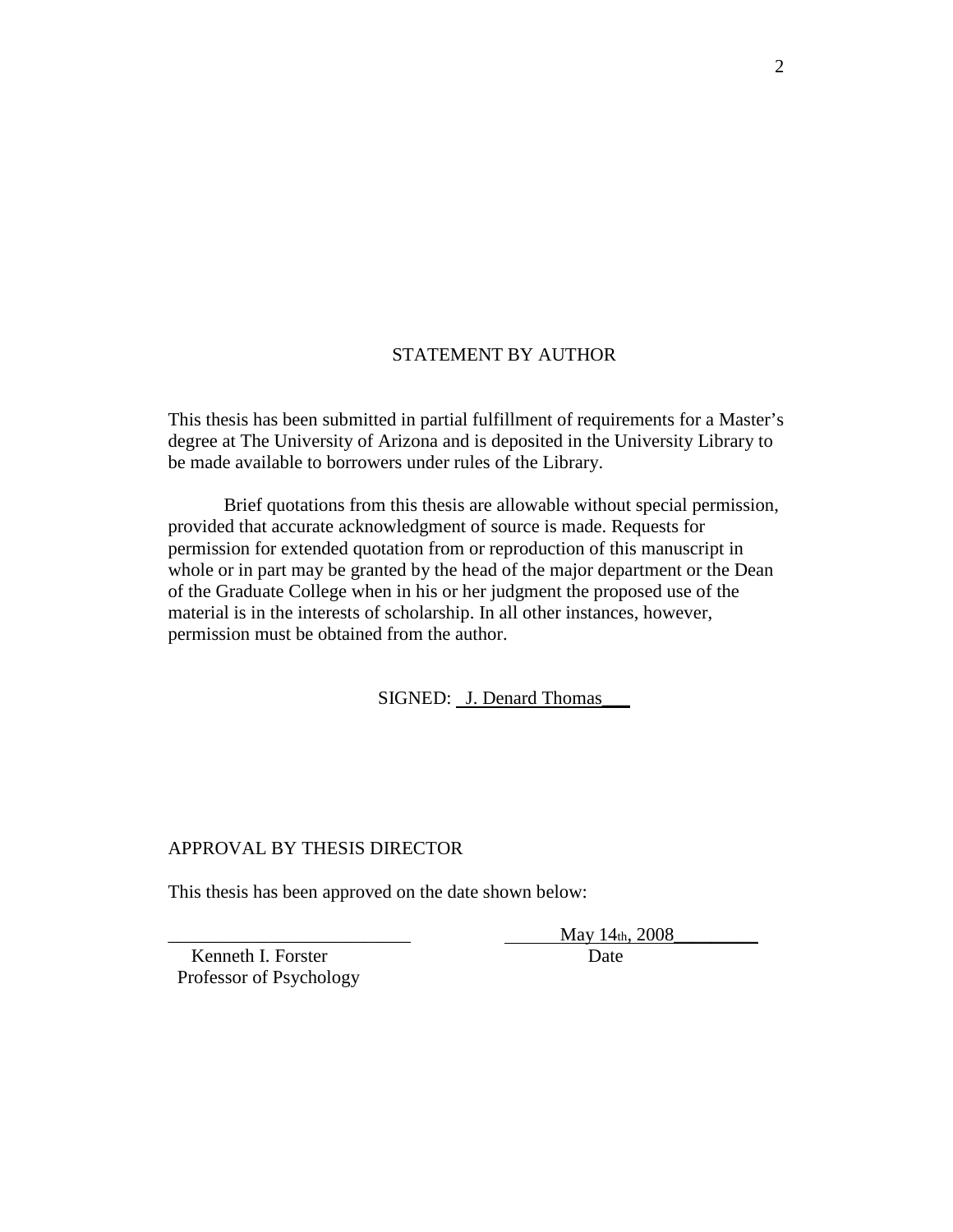# **TABLE OF CONTENTS**

| ABSTRACT.         |  |
|-------------------|--|
|                   |  |
| Background.       |  |
|                   |  |
|                   |  |
|                   |  |
|                   |  |
|                   |  |
|                   |  |
| Results.          |  |
|                   |  |
|                   |  |
|                   |  |
|                   |  |
| Method            |  |
|                   |  |
|                   |  |
|                   |  |
| Results.          |  |
|                   |  |
|                   |  |
|                   |  |
|                   |  |
| <b>REFERENCES</b> |  |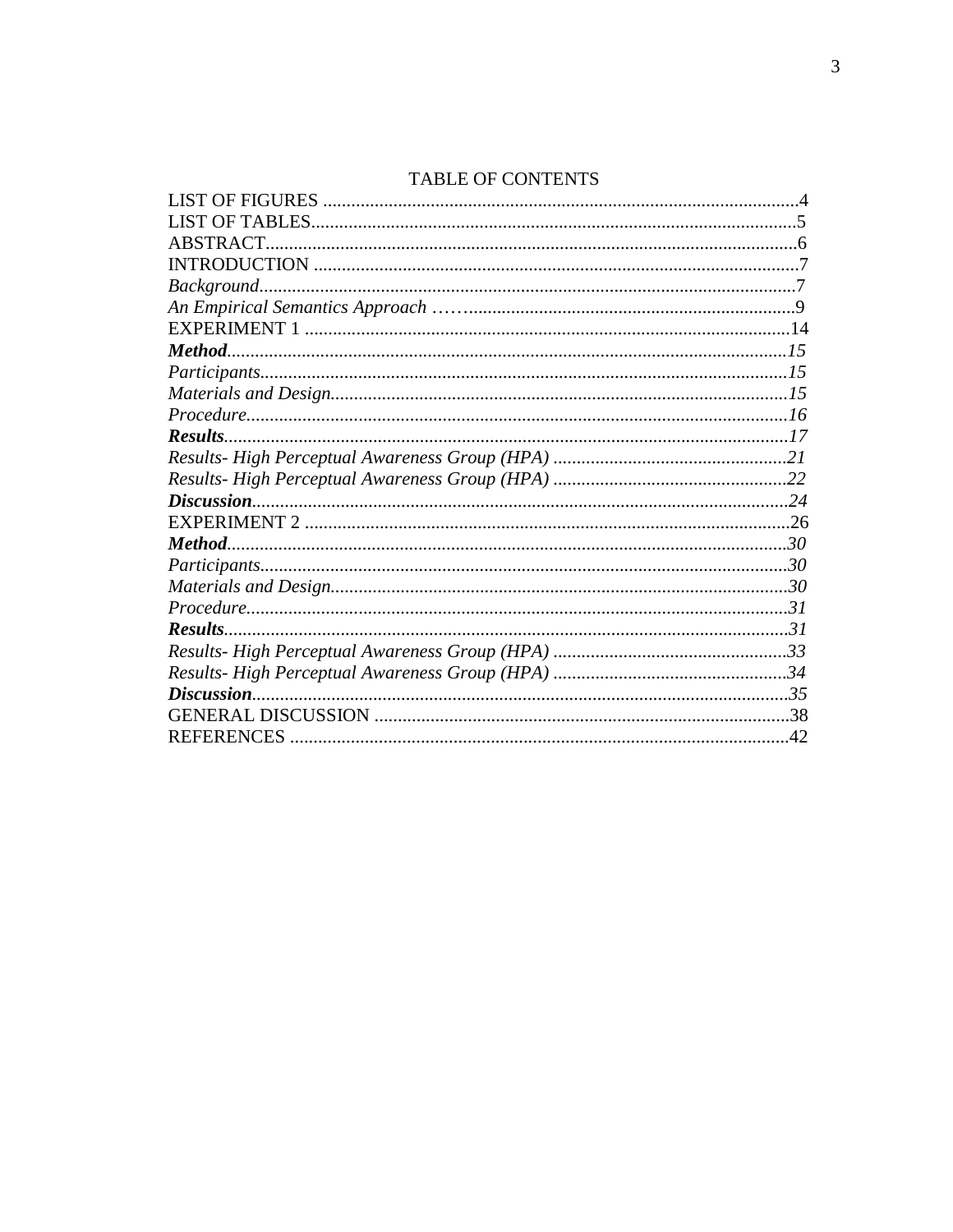# LIST OF FIGURES

| Figure 1. E-Detection versus Repetition Priming for all participants in Experiment 1 |
|--------------------------------------------------------------------------------------|
| Figure 2. E-Detection versus Associate Priming for all participants in Experiment 1  |
| Figure 3. E-Detection versus Antonym Priming for all participants in Experiment 1    |
| Figure 4. E-Detection versus Synonym Priming for all participants in Experiment 1    |
|                                                                                      |
| Figure 6. E-Detection versus Repetition Priming for all participants in Experiment 1 |
| Figure 7. E-Detection versus Associate Priming for all participants in Experiment 1  |
| Figure 8. E-Detection versus Antonym Priming for all participants in Experiment 1    |
| Figure 9. E-Detection versus Synonym Priming for all participants in Experiment 1    |
| Figure 10. HPA and LPA Reaction times in Experiment 2 35                             |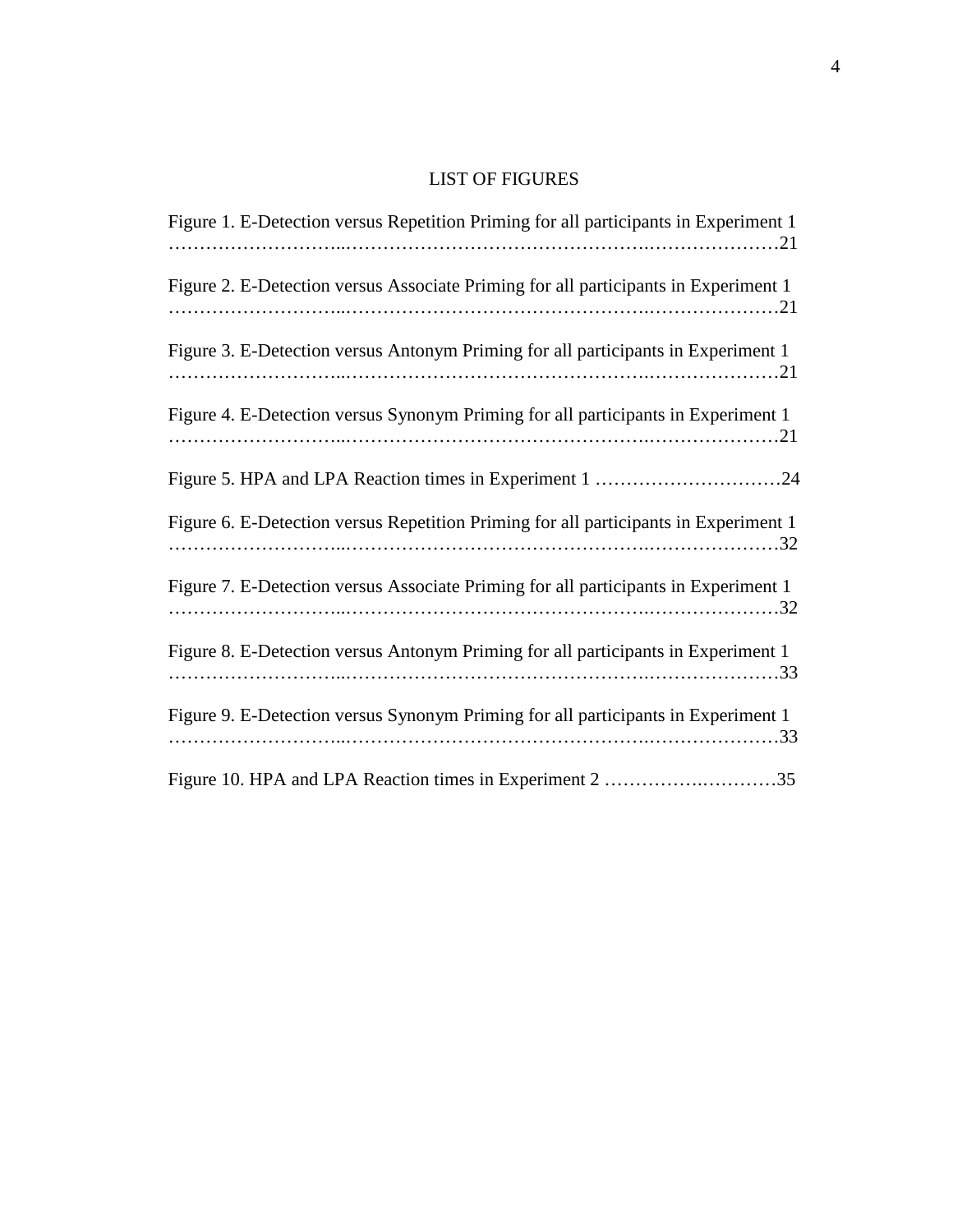# LIST OF TABLES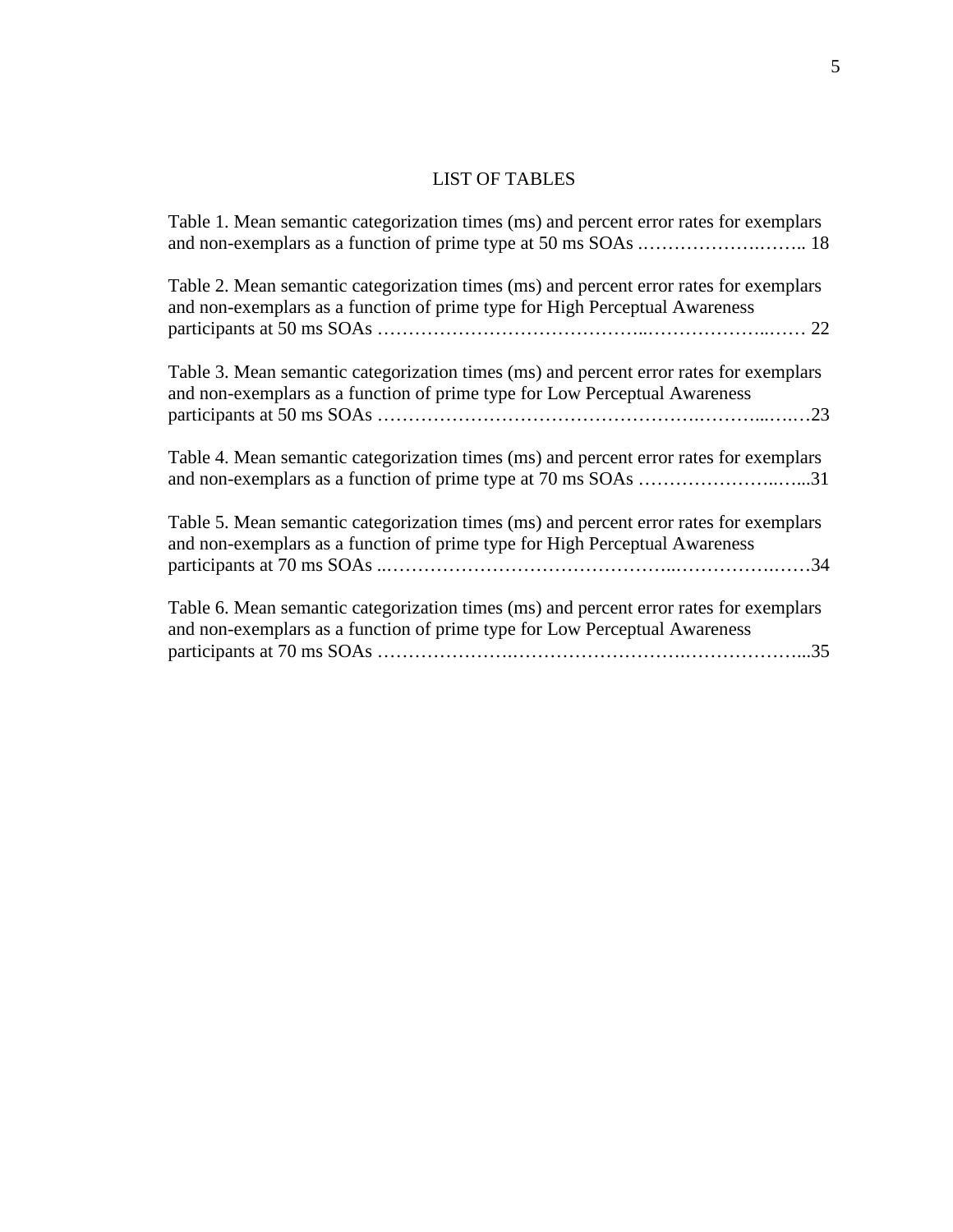#### ABSTRACT

The present study sought to investigate the extent to which masked semantic priming is an automatic process and whether its effects vary depending upon the type of stimuli used. Recent studies have shown that there is a differential priming effect for prime-target pairs with different types of semantic relationships. Here, using a semantic categorization task with masked priming, we compared the effects of synonym, antonym, and associatively related non-exemplar prime-target pairs when presented at different stimulus onset asynchronies (SOAs). Participants took a prime visibility posttest in conjunction with the categorization task which served as a measure of "partial awareness" of the prime. The results here indicate that differences in perceptual awareness may produce differential semantic priming patterns across the semantic relationships and SOAs considered. Potential mechanisms for this divergence are proposed.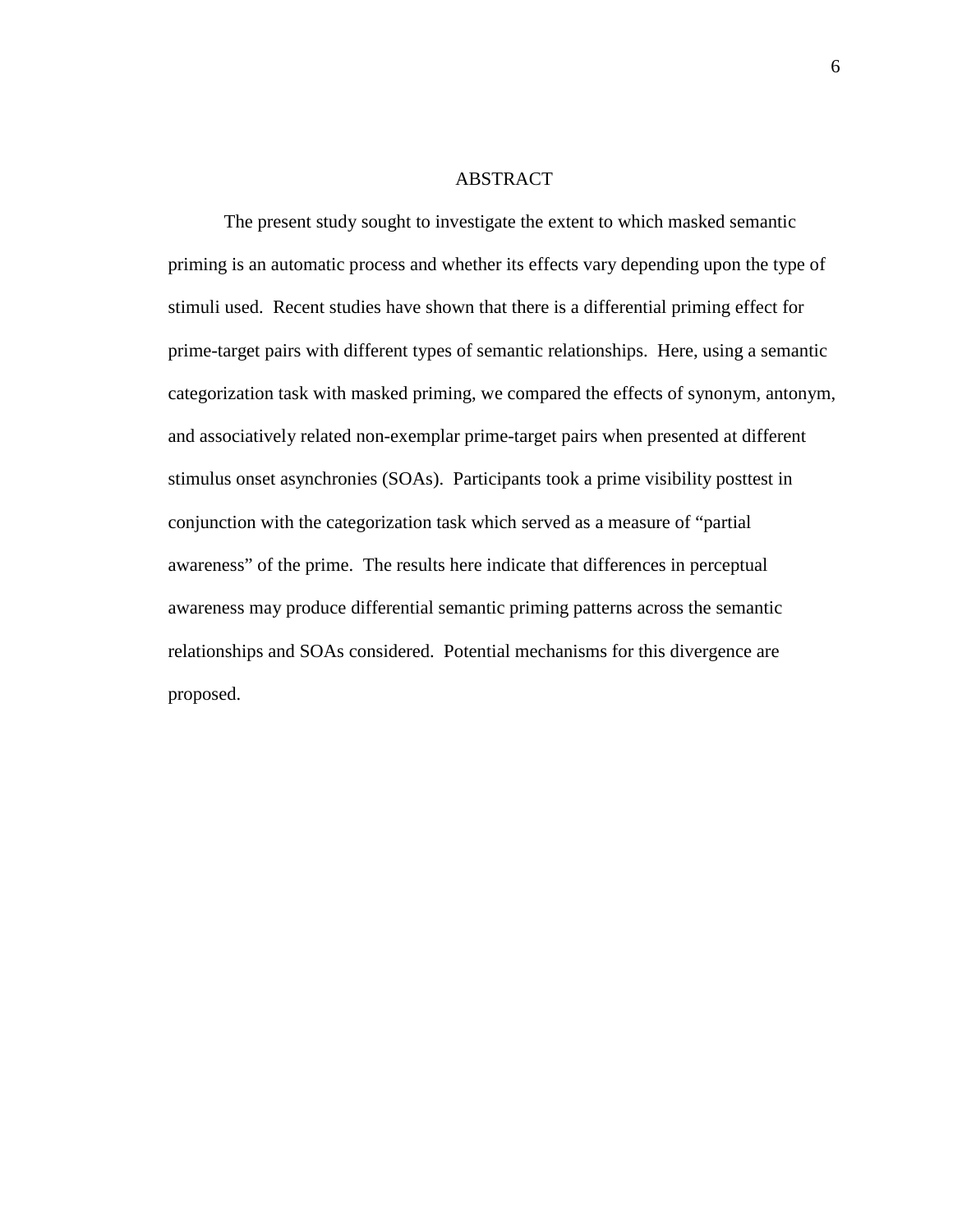#### **INTRODUCTION**

## *Background*

The semantic priming effect, first demonstrated by Meyer and Schvaneveldt (1971), has been studied extensively in the field of language processing. Here, the prior presentation of a semantically related prime word facilitates faster responses to a given target word in a recognition task when compared to the facilitative effects of a prime that is unrelated to that target. For example, reactions times to the word DOCTOR may be faster when it is preceded by the related prime *nurse* than when it is preceded by the unrelated prime *clock*. The extent to which this effect might be influenced by different types of prime-target relationships under varying conditions, however, has not been fully determined.

There is a growing amount of experimental evidence in support of the claim that priming effects might not simply be the result of automatic language processing. Rather, these effects may in part be dependent upon the attention that a particular task or context focuses on the lexical information in question. In a 1984 study, Seidenberg, Waters, Sanders, and Langer sought to investigate this issue. Specifically, they evaluated differences in the types of "contextual effects" occurring in lexical decision versus naming tasks. The contextual effects they considered included symmetrical-associative (e.g. "spider-web"), backward-associative (e.g. "fly-fruit"), nonassociated-semantic (e.g. "bread-cake"), and grammatical primes (e.g. "whose-planet") as well as changes in the proportion of related items (i.e. high versus low). The tasks were chosen on the basis of preexisting evidence that lexical decision tasks, as opposed to naming tasks, allow for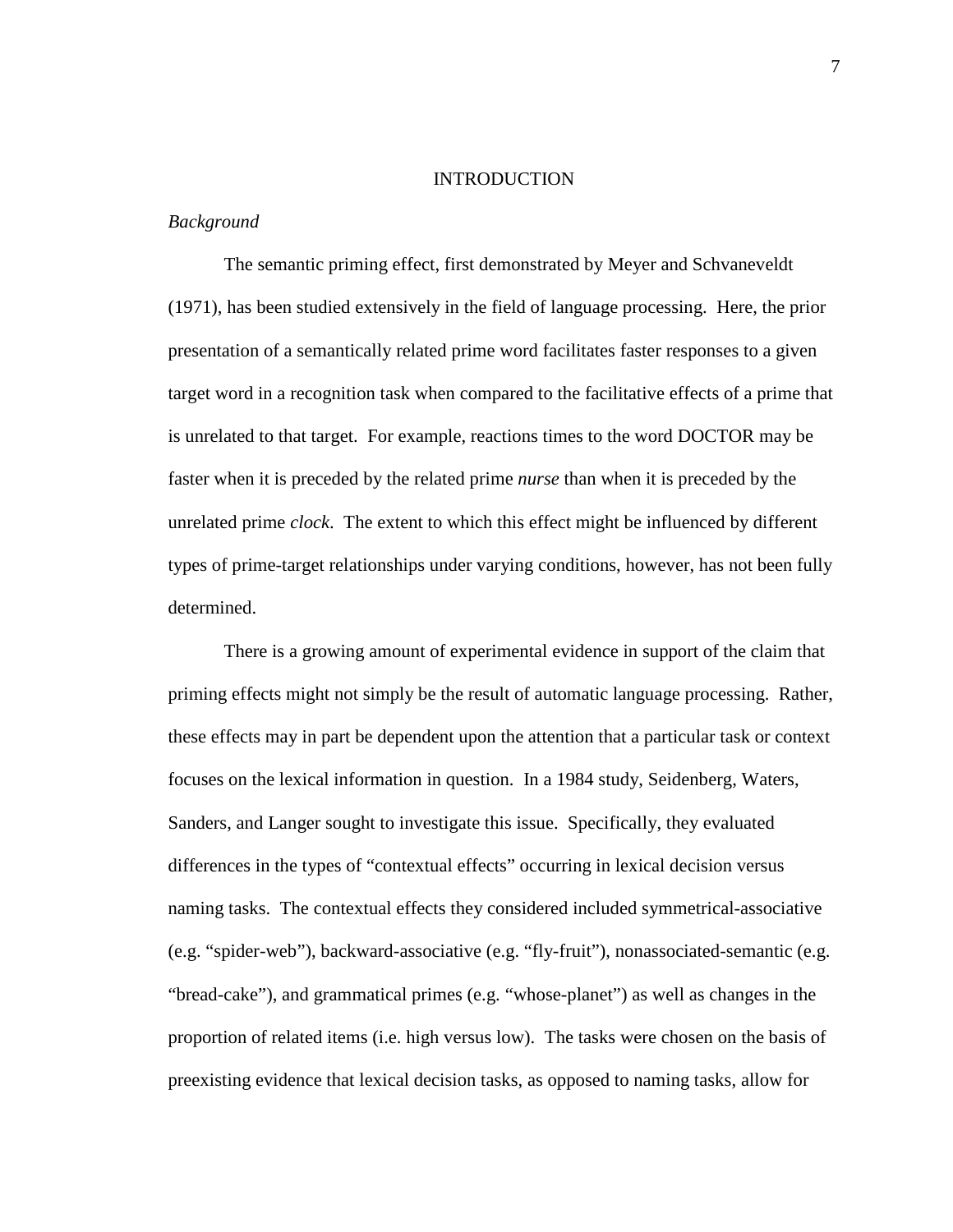post-lexical judgment effects due to their innate status as signal detection tasks. They found that symmetrical-associative and semantic priming occurred across tasks, while the other contextual effects only produced facilitation during lexical decision. Seidenberg et al. argued that this was due to automatic word decoding effects on the part of symmetrical-associations and semantic relationships *within* the mental lexicon (via spreading activation) as opposed to post-recognition processing which was said to account for the remaining context effects. This demonstrates that lexical priming can be affected both by automatic processes and by post-lexical *strategic* processes.

Seidenberg et al. did not observe task specific effects for semantic primes. There is, however, a growing amount of support for the claim that *semantic* priming effects might also be affected by strategic influences. One source of evidence comes from a 1994 study by Smith, Besner, and Miyoshi. Here, the authors used a lexical decision task to investigate the extent to which semantic priming is automatic. They compared the size of the semantic priming effect between "blocked" conditions in which all primes were presented at either uniformly brief (84 ms) or uniformly long (280 ms) prime durations with a "mixed" condition in which participants were exposed to a mixture of both prime durations throughout the experiment. They found larger semantic priming effects in each of the blocked conditions, but only minimal priming for short duration primes in the mixed condition. Smith et al (1994) subsequently argued that it was the context of prime exposure that modulated the semantic priming effect during this word-level analysis.

Further evidence for contextual influence in semantic priming comes from Vriezen, Moscovitch, and Bellos (1995). They published the results of six experiments

8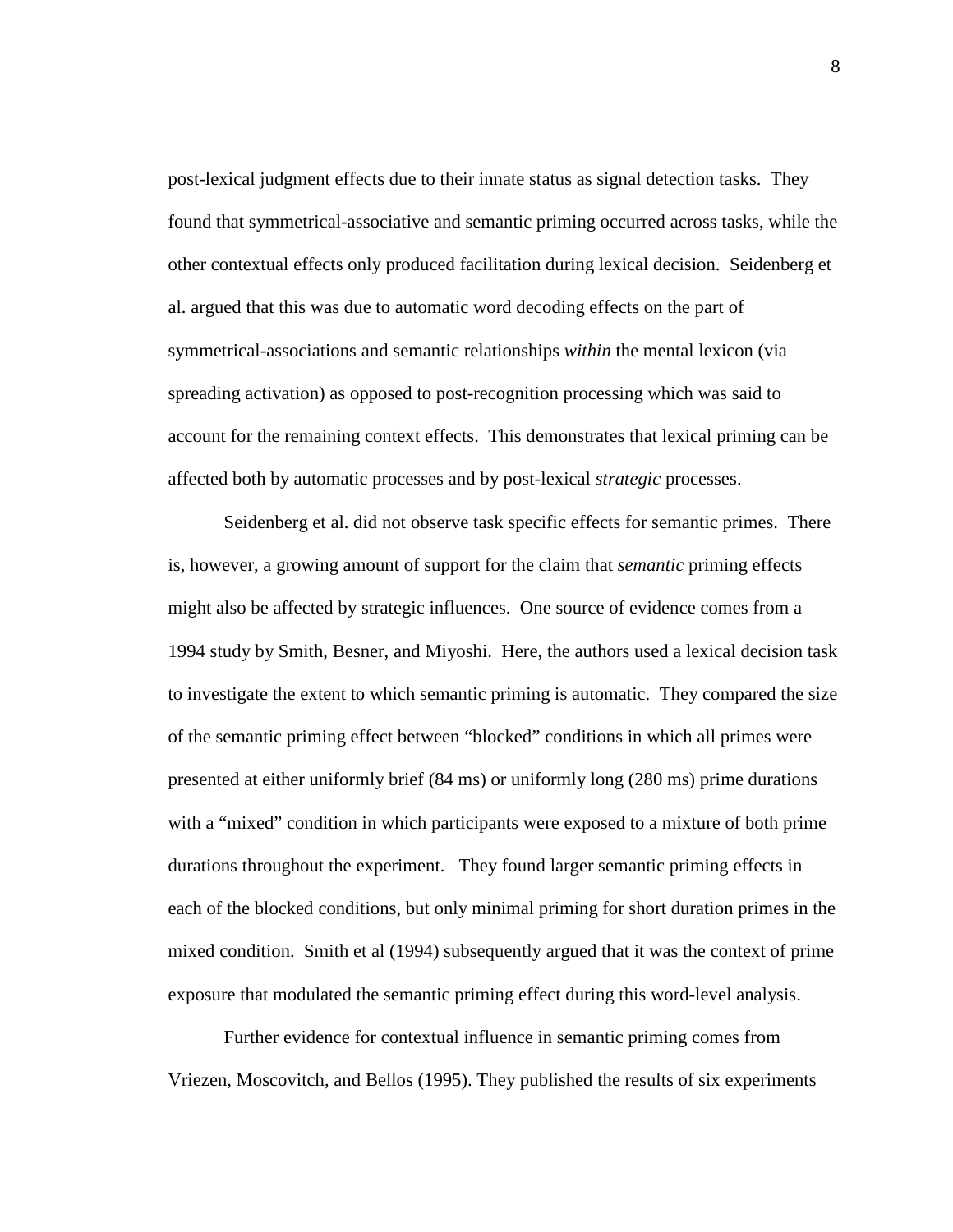that examined the differential effects of perceptual, form-based processing versus semantic, concept-based processing in a variety of tasks using repeated stimuli. They found that priming was best when the same word was evaluated using the same type of semantic classification task successively and that priming was absent when the same word was evaluated using different classification tasks (e.g. whether the order of the evaluation made in task 1 and 2 for a word was "man-made"-"man-made" or "size estimation"-"man-made"). Vreizen et al (1995) also found that there was priming if the same word was first processed in a more semantically oriented task (e.g. semantic classification) and then followed by a more "word form" oriented task like lexical decision or naming. They found no priming if the order of tasks was reversed so that the priming situation only involved word form-level decisions. Together, these outcomes prompted the authors to conclude that priming is the result of an overlap in the processes involved in the priming situation and the test situation. Thus, it appears, semantic priming may be dependent on the specific nature of the task being employed rather than merely being the result of simple exposure to a stimulus.

## *An Empirical Semantics Approach*

Given that semantic priming may depend on the type of information that the participant is required to focus on by the task, it is not surprising that there is evidence that different types of semantic information show differential priming effects within a given experimental situation. Using auditory and visual lexical decision tasks with (unmasked) semantic priming, Moss, Ostrin, Tyler, and Marslen-Wilson sought to investigate differences between priming conditions that involved separate types of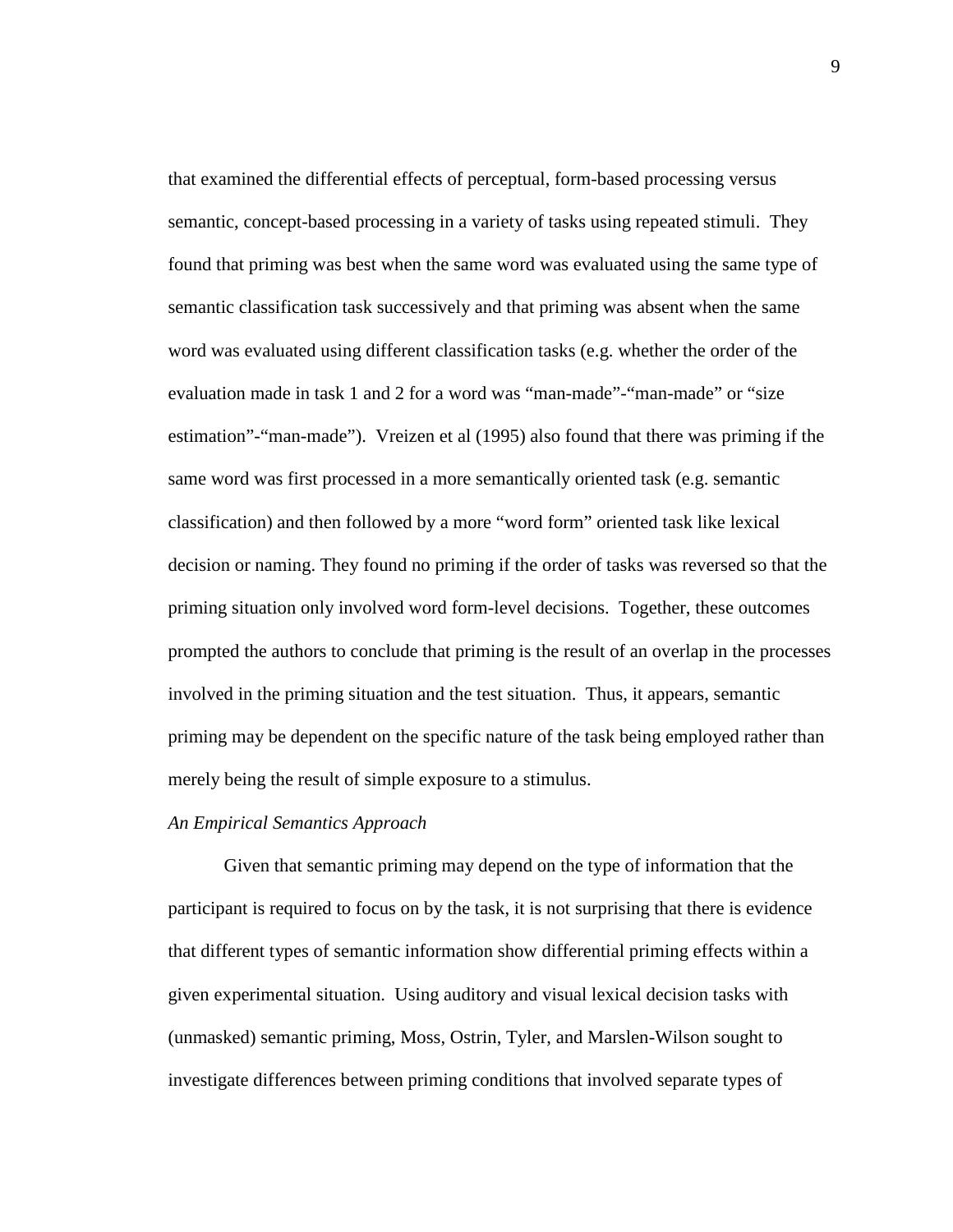semantic relationships (1995). In particular, they compared category membership (e.g. pig-horse) and functional relationships including instrumental relationships (e.g. broomfloor) and script/schema relationships (e.g. restaurant-wine). The authors found a dissociation between the effects seen in the two versions of stimulus presentation. When presented in the auditory modality, there was significant priming for each type of semantic relationship independent of the associative relationship between the primetarget pairs, though high associative strength augmented the priming effect in each case. When presented visually, there was a disparity between the results across semantic relationships. Instrumental relationships still produced priming independent of associative status. The effects of category coordinates, however, were only seen in the presence of associative strength between the items. Script relationships failed to produce any priming, either with or without associative strength, when using the visual modality. Moss et al. argue that these results indicate that semantic priming occurs automatically in the case of auditory presentation, but semantic *and* associative priming are contingent upon the type of semantic relationships considered when evaluating the visual domain. It appears then, that empirical data supports the notion that different types of semantic information have diverse profiles with respect to their effects on cognitive processing.

In a 2002 study, Bueno and Frenck-Mestre compared the effects of prime-target relationship in a semantic categorization task. Using the broad category 'concrete versus abstract', the authors compared the priming effects for prime-target pairs that were synonyms (e.g. boat-ship), first-order associates (e.g. boat-sea), or unrelated (e.g. boatmilk) at different prime durations (43, 57, and 71 ms). They found a fairly consistent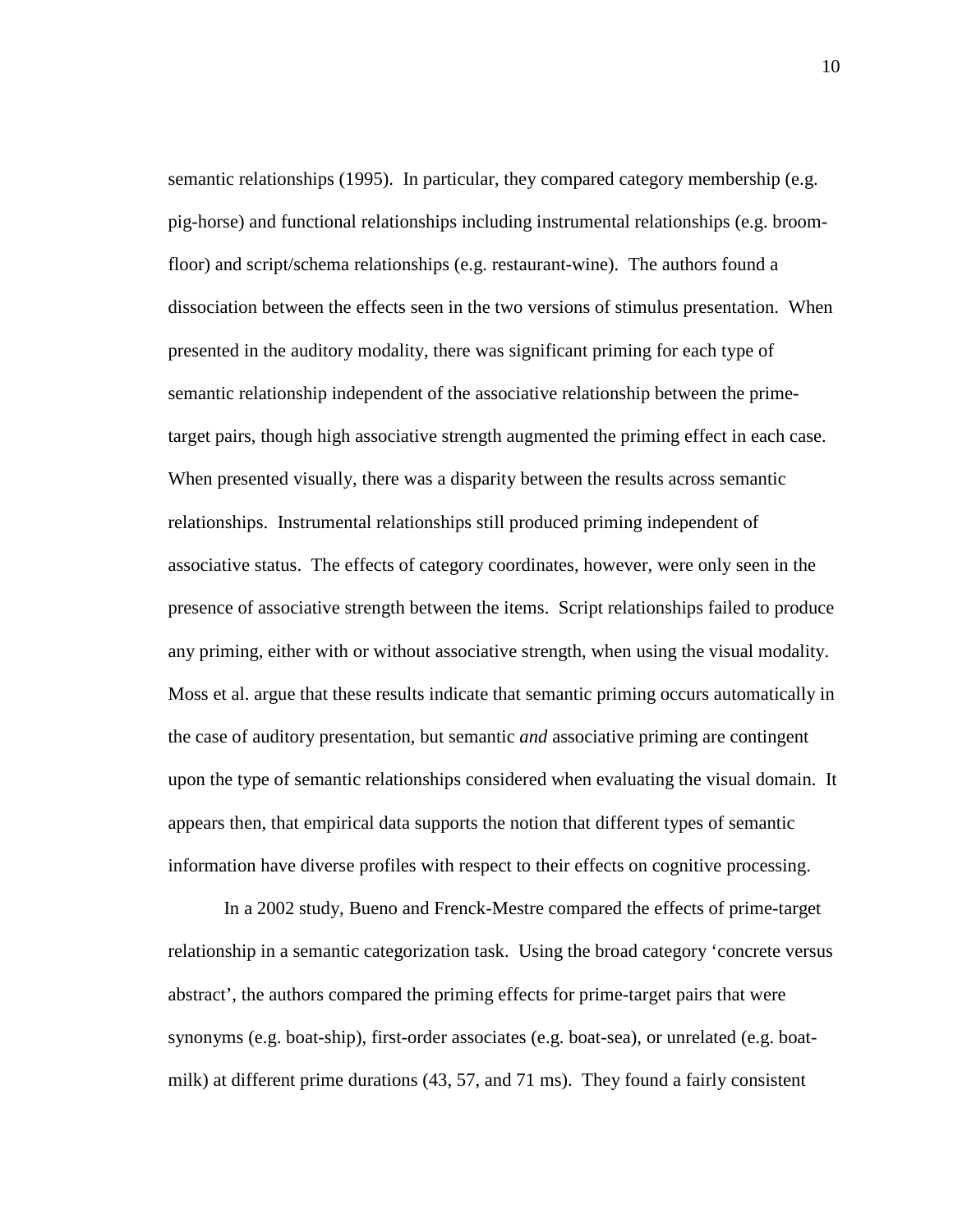priming effect for synonym pairs across all three prime durations. First-order associates, however, showed a linear increase in priming effect with relatively small effects at 43 ms and synonym-like effects at 71 ms. The authors argue that these results stem from the fact that synonyms are "semantically closer" than associate pairs with respect to their frequencies of co-occurrence. One might also account for the observed differences by considering the nature of the underlying representations of these semantic relationships and how they might be differentially accessed. In either case, it seems clear that appealing to task/context alone may be insufficient with respect to accounting for the full range of the semantic categorization effect.

In this study, we sought to further investigate the extent to which various types of semantic information might "automatically" generate semantic priming effects in semantic categorization tasks. The evidence for task-specific semantic effects cited above suggests that semantic priming may be determined, at least in part, by the types of decision making processes that are employed in one task versus another. For instance, under a feature monitoring account, a participant's response in a semantic categorization task may involve responding YES if a word activates a particular feature (e.g. 'animal' or 'tool') and responding NO if no such feature is detected within a certain amount of time. This potential decision bias could then naturally yield task-specific semantic priming effects for exemplars in a semantic categorization task that would depend on the features that are relevant for a particular category. It is not clear that these priming effects would extend to non-exemplar trials. If, however, there is an automatic component to semantic priming, then the presence of related features between primes and targets could be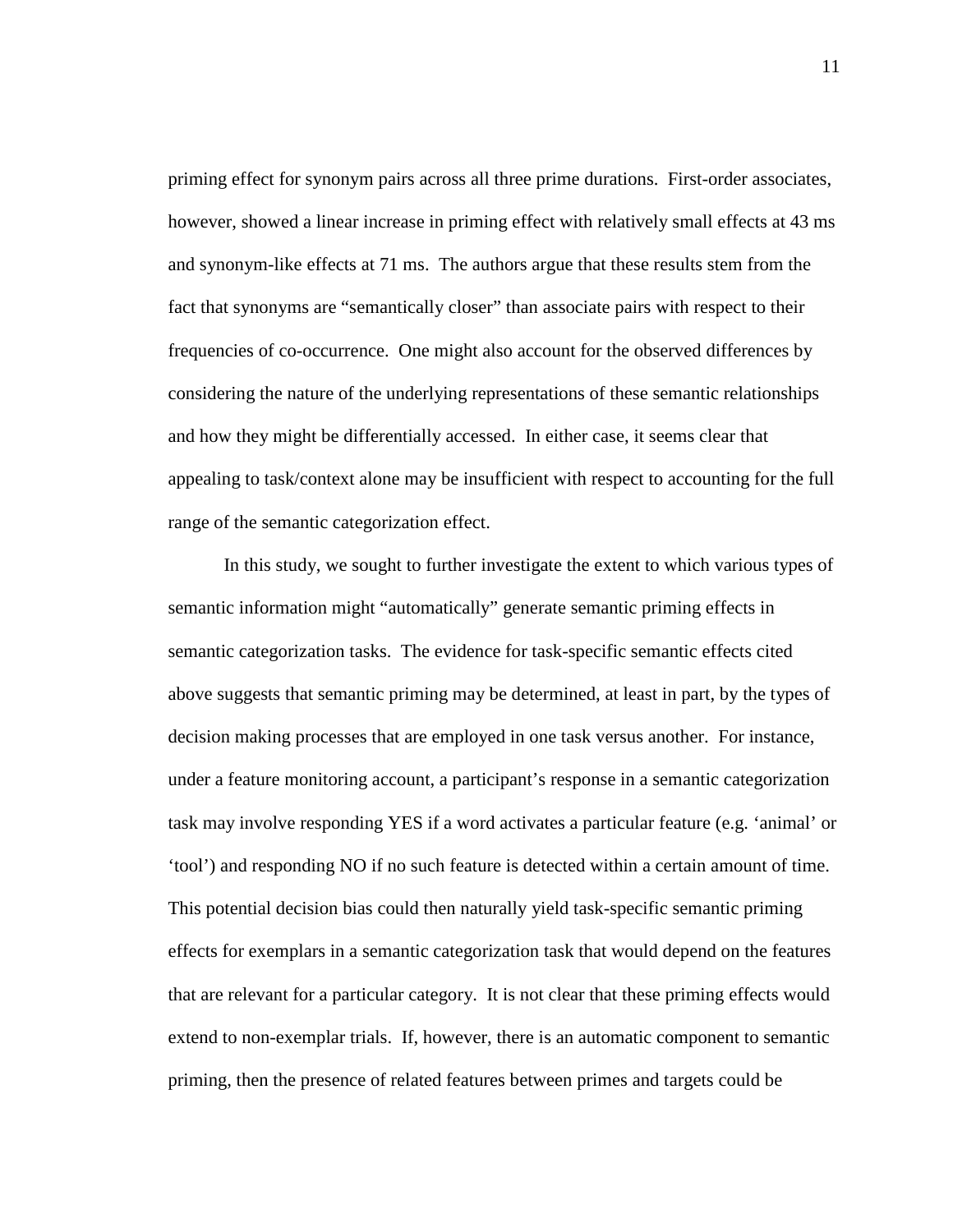enough to elicit a priming effect irrespective of whether the prime-target pairs contained exemplars or non-exemplars simply by virtue of the fact that the task forces one to focus on semantic level information. Previous experiments have reported results that collapse over YES and No responses thus precluding one from being able to distinguish between exemplar and non-exemplar cases (Meyer and Schvaneveldt, 1971; Vreizen et al, 1995; Bueno & Frenck-Mestre, 2002). Consequently, the first aim of this experiment is to explore the types of semantic priming effects that can be obtained within non-exemplar conditions.

In her 2005 dissertation, J. Hector conducted a semantic categorization experiment using the category "Animals". Here, she observed semantic priming effects for non-exemplars. Her items, however, did not distinguish between prime-target pairs that had an associative versus antonymic relationship. Smith et al. (1994) collapsed over associative and antonym word pairs in their analysis as well. There may be good reasons to separate associative and antonymic word pairs. In particular, unlike bare associates, antonyms may be marked by the presence of "distinguishing features". Evidence in support of the existence of such distinguishing features comes from a 1997 study of Alzheimer's patients by Gonnerman, Andersen, Devlin, Kempler, and Seidenberg. Here, they evaluated the category specific impairments (i.e. natural kinds versus artifacts) of these patients possessing localized versus "patchy", widespread damage using both crosssectional and longitudinal research designs. When modeling the results of patient performance on various tasks, the authors argue that the specific progression of deficits seen across the different types of impairment is best accounted for when semantic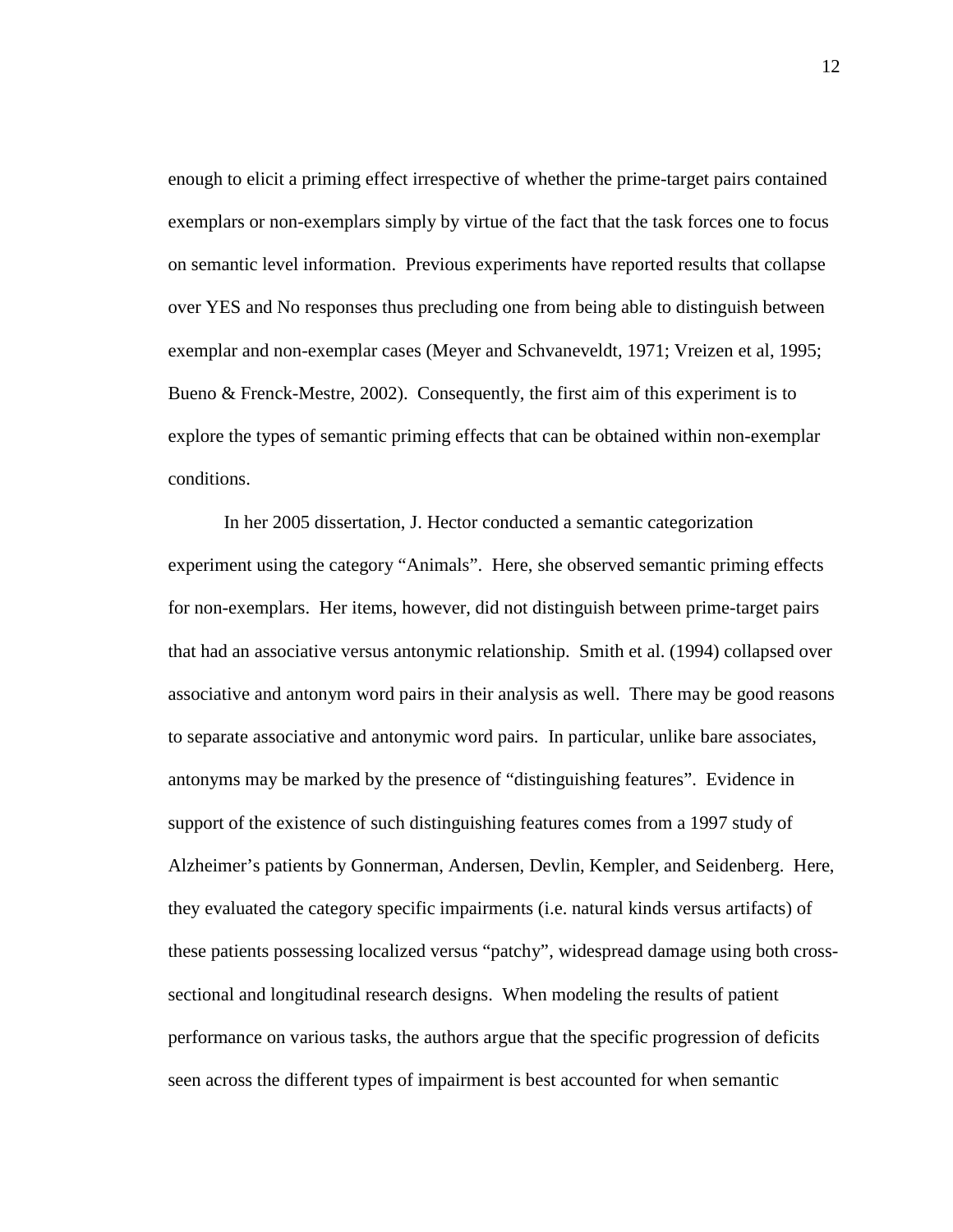organization schemes include "intercorrelations" between distinguishing features used to discriminate between category members. These intercorrelations may perform the same or similar function as association strength does in the psycholinguistic literature. Further, most lexical semantic descriptions of antonyms include some notion of distinguishing features (see Cruse, 1986, p. 246-252 and Saeed, 2003, p. 66-67 for further discussion). Note, that if antonyms are lexically marked by the presence of a distinguishing feature (e.g. +/- hot), this might make them particularly eligible for eliciting semantic priming even in non-exemplar cases due to the automatic activation of these distinguishing features.

Following the Hector dissertation and the work by Bueno & Frenck-Mestre, we sought to examine the potential differences in semantic priming for synonym, antonym, and associate non-exemplar prime-target relationships. If the nature of the semantic categorization task focuses attention on semantic information in general, one should "automatically" get semantic priming in non-exemplar cases and the effects may vary depending on the nature of the semantic relationship between the prime and target.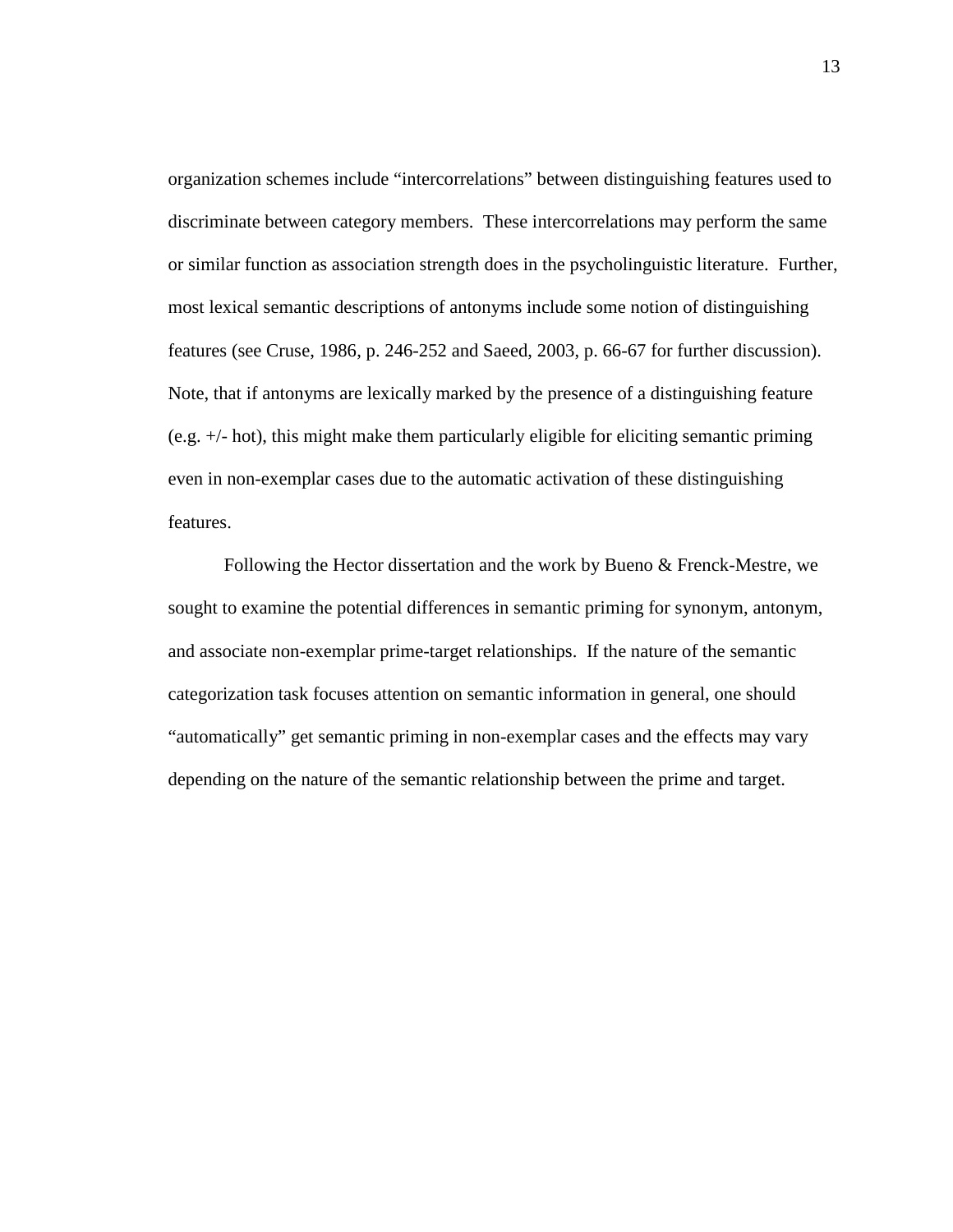#### EXPERIMENT 1

 This experiment was designed to determine if one can obtain masked semantic priming effects for non-exemplar items in a semantic categorization task and to assess if these effects vary as a function of semantic relationship type. This task was chosen because some have argued that it serves to "'filter' out category-irrelevant senses from the decision making process" (Finkbeiner, Forster, Nicol, and Nakamura, 2004)). If this assumption is correct, then any effects observed with non-exemplar prime-target pairings should be the result of non-strategic, automatic semantic processing. This is particularly advantageous because focusing on non-exemplars enables one to look at semantic relationships that would otherwise be unavailable for exemplar pairs due to constraints imposed by the categories being used in during the task. In contrast to the work done by Bueno and Frenck-Mestre (2002), small, natural (i.e. non-ad hoc categories like "farm animals" as opposed to "abstract entities") were used here due to evidence that when small categories are used non-exemplars do not show frequency effects (Forster, 2004). Following the semantic categorization task, participants took a prime visibility posttest known as an E-detection task (Finkbeiner et al., 2004). Verification tasks such as these are often used in the field as a measure of "partial awareness" in order to assess the efficacy of the masking procedure (Kouider & Dupoux, 2004).

Based on the results seen in the Bueno and Frenck-Mestre study and the fact that synonyms share a high (and essentially equivalent) degree of feature overlap, it was hypothesized that synonyms would outperform bare associates at 50 ms, a relatively short SOA. Further, given the similarly high degree of feature overlap and presence of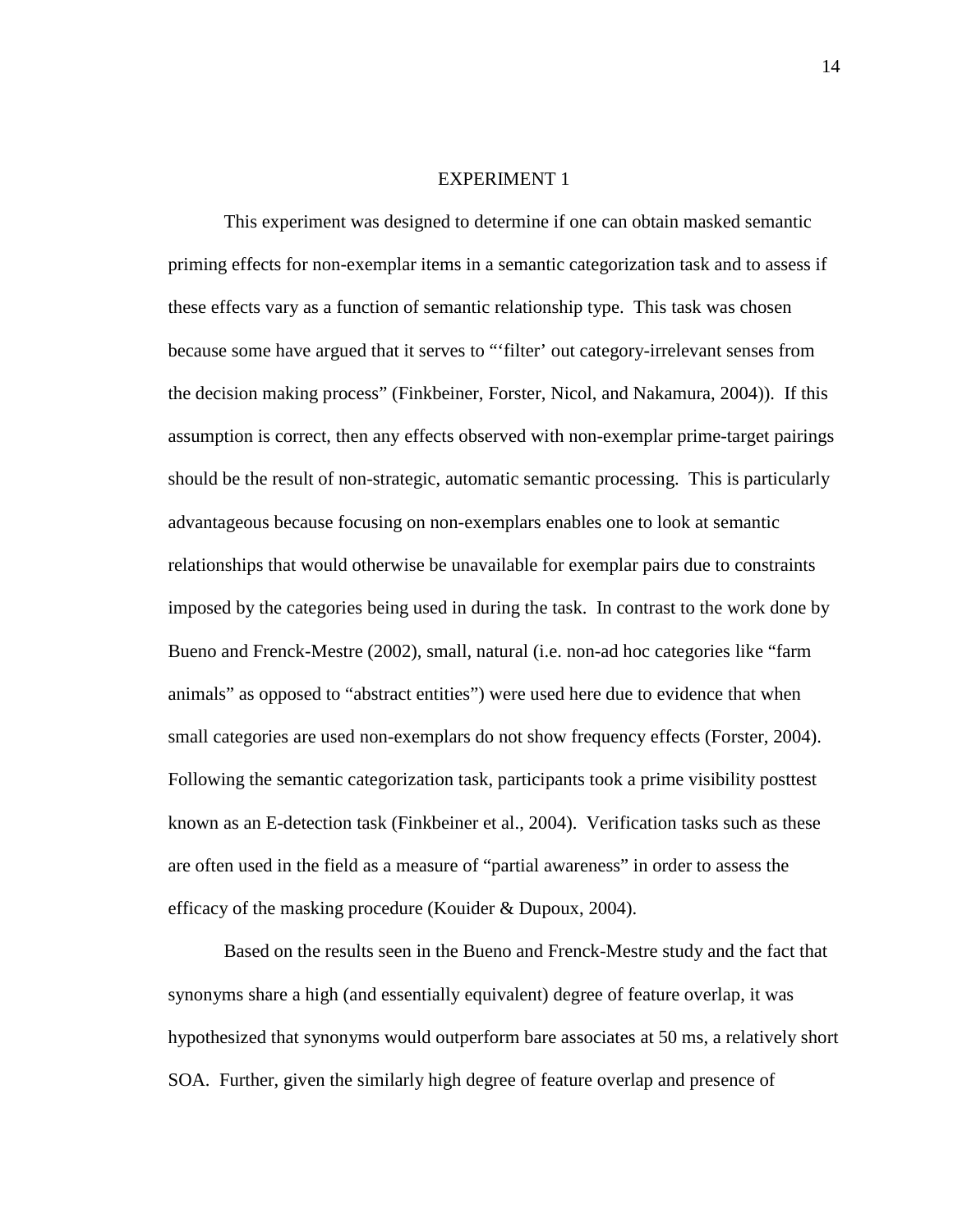distinguishing features present in antonyms, it was hypothesized that they would produce equal or perhaps even superior priming as that observed for synonym prime-target pairings.

## *Method*

#### *Participants*

A total of 31 undergraduate students enrolled in an introductory Psychology course at the University of Arizona participated in the experiment. One participant was excluded from the analysis due to excessive errors  $(21\%)$ . Participants received course credit for their participation.

## *Materials and Design*

 The item set consisted of 192 target words divided equally between eight semantic categories: Wild Animals, Body Parts, Furniture, Fruits, Vegetables, Farm Animals, U.S. Cities, and Tools. For each category, twelve exemplar and twelve nonexemplar target words were selected. For each target word, two primes were selected. For exemplar targets, one prime was a "related" (repetition) prime which consisted of the same letter sequence as the target (e.g. *wolf-WOLF*). The other prime was a completely unrelated word of the same length as the target, e.g. *jazz-WOLF*. For non-exemplar targets, one prime was a semantically related prime and the other was an unrelated prime of the same length as the related prime for that target. There were three types of semantic prime-target relationships in each category (four of each, resulting in twelve total nonexemplars per category): Associative Antonym pairs (e.g. *fast-SLOW*), Associative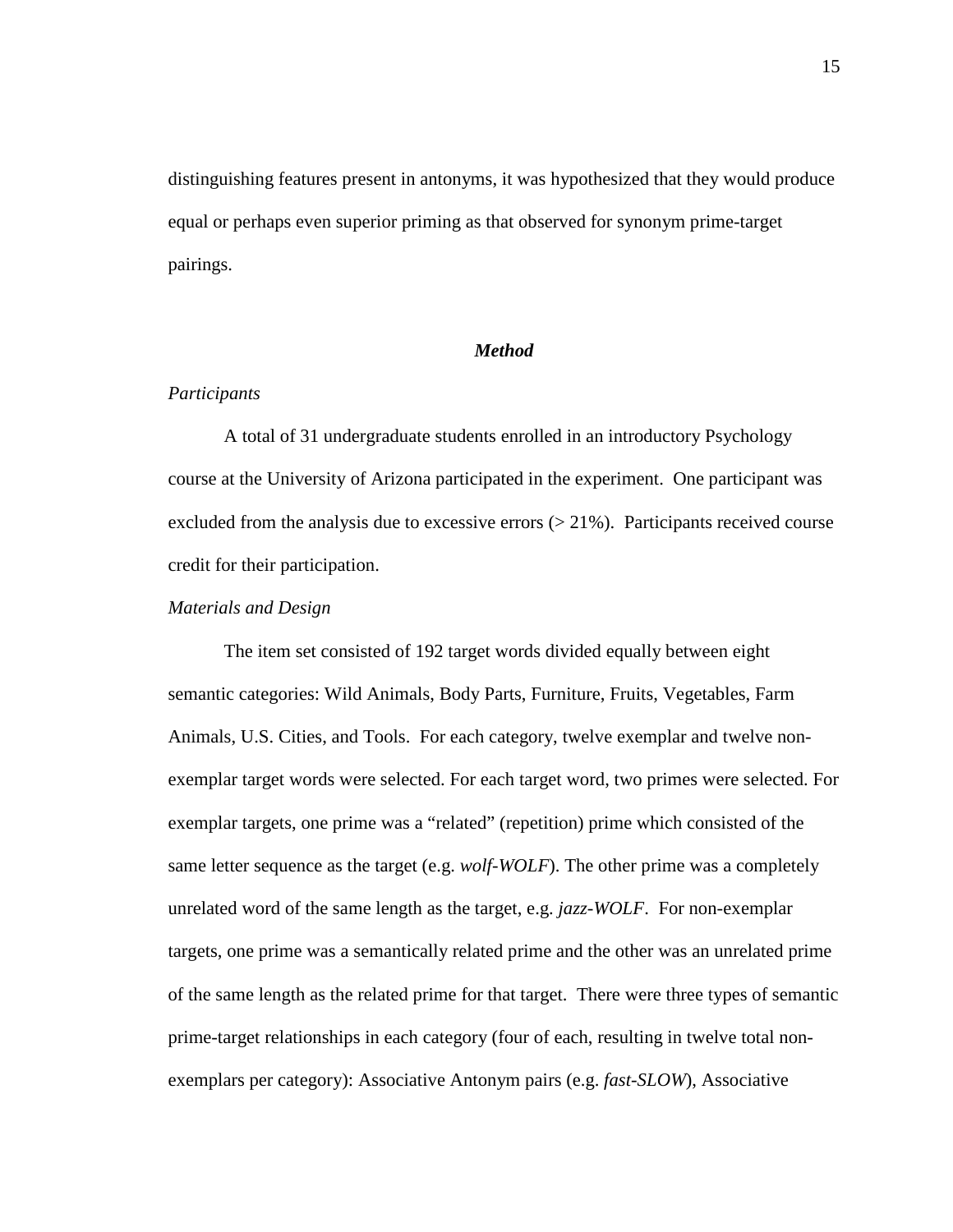Synonym pairs (e.g. *ship-BOAT*), and Associate pairs in which there was at least one 0.5 unidirectional strength of association between the words as determined by the Nelson Free Association Norms (e.g. *circle-SQUARE*). Unrelated primes for both exemplar and non-exemplar targets had low association frequencies relative to the related primes for their target word. Two counterbalanced materials lists were constructed. Each list contained the same targets, but the primes differed. A target that was preceded by a related prime in the first list was preceded by an unrelated prime in the second list and vice-versa.

#### *Procedure*

 Testing took place in a sound attenuated room. Items were presented as black letters on a white background using a color monitor. Each trial began with a forward mask which consisted of a row of hash marks (########) that was presented for 500 ms. The forward mask was immediately followed by the prime which was presented in lowercase letters for 50 ms. The prime was then immediately followed by the target which was presented in upper-case letters. The target also acted as backward mask and was displayed for 500 ms. The combination of the forward and backward masks effectively blocked the conscious detection of the prime such that no participant reported being aware of it. The experiment was run on a Pentium PC using the Windows-based software, DMDX (Forster and Forster, 2003).

 The task was semantic categorization. Each block of items constituted a different category. At the beginning of each block, the name of the category was presented followed by two items that were discarded as practice items. These practice items were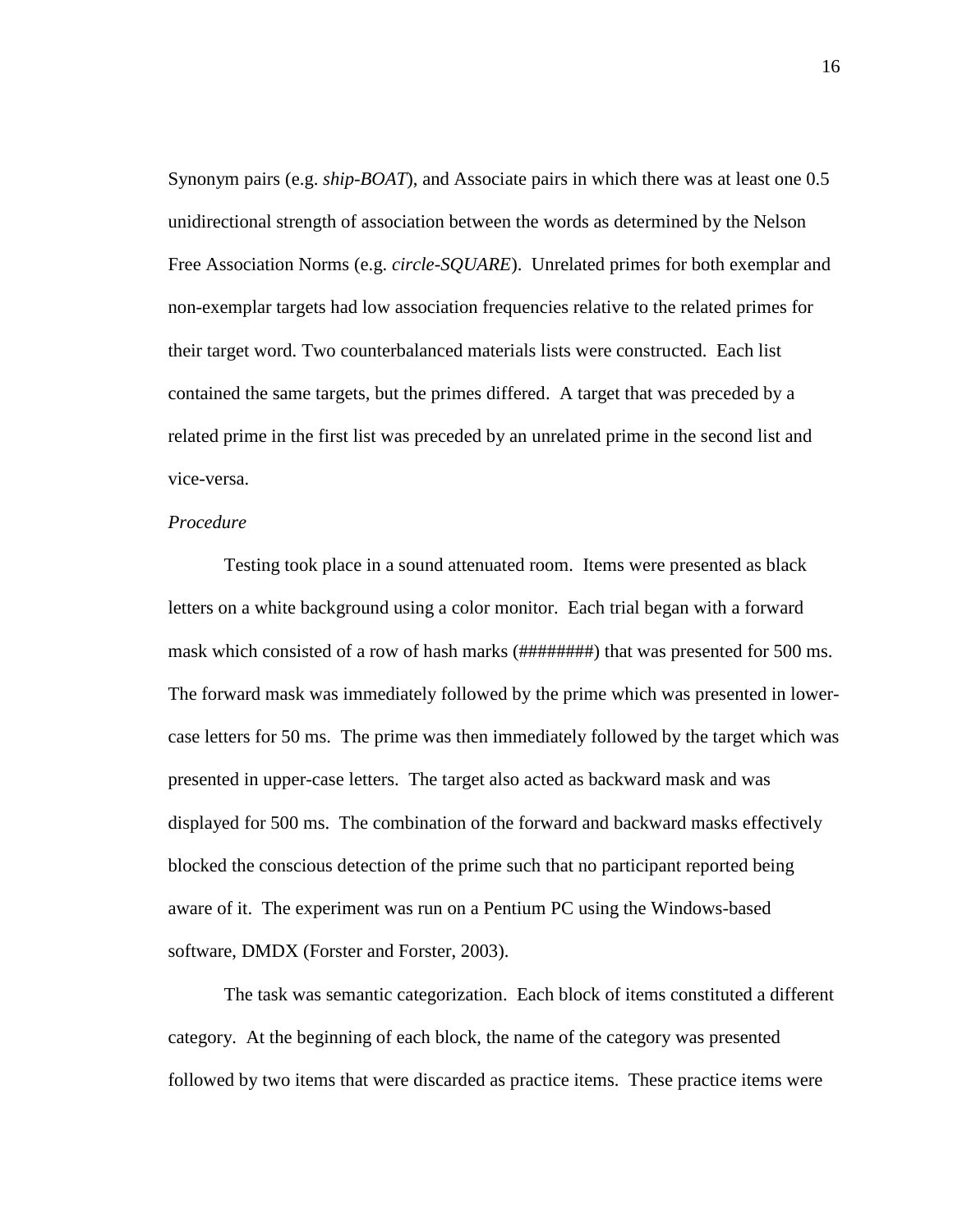then followed by twenty four trials consisting of twelve exemplar and twelve nonexemplar targets. Half of the trials were preceded by a related prime (repetition primes for exemplars and one of three types of semantic primes for non-exemplars) and half were preceded by an unrelated prime. For each participant, the order of both the category blocks and the non-practice items within each block were randomized. Participants were instructed to answer as quickly as possible without making excessive errors by pressing one of two buttons marked "Yes" and "No" according to whether or not the target was a member of the category in question. Feedback was provided after each trial which advised the participant of the speed and accuracy of their response. The participant controlled the pace of the experiment by pushing a foot pedal to initiate each block, but the test items within each block were presented with an inter-trial interval of approximately 500 ms.

 An "E-detection" task was conducted at the end of each experiment in order to look at the effects of prime visibility on priming. Participants were informed about the presence of masked primes in the experiment they had just participated in. They were presented with a list of random words and non-words that were presented as prime-target pairs with a mixture of 50 and 150 ms prime durations. Their task was to focus on the prime and report whether or not it contained the letter "e" within the letter string.

#### *Results*

 In this experiment, incorrect responses and outliers (responses that were above or below two SD from the mean of each participant) were discarded. This resulted in a loss of 4.6% of the data. The mean reaction times and error rates are presented in Table 1.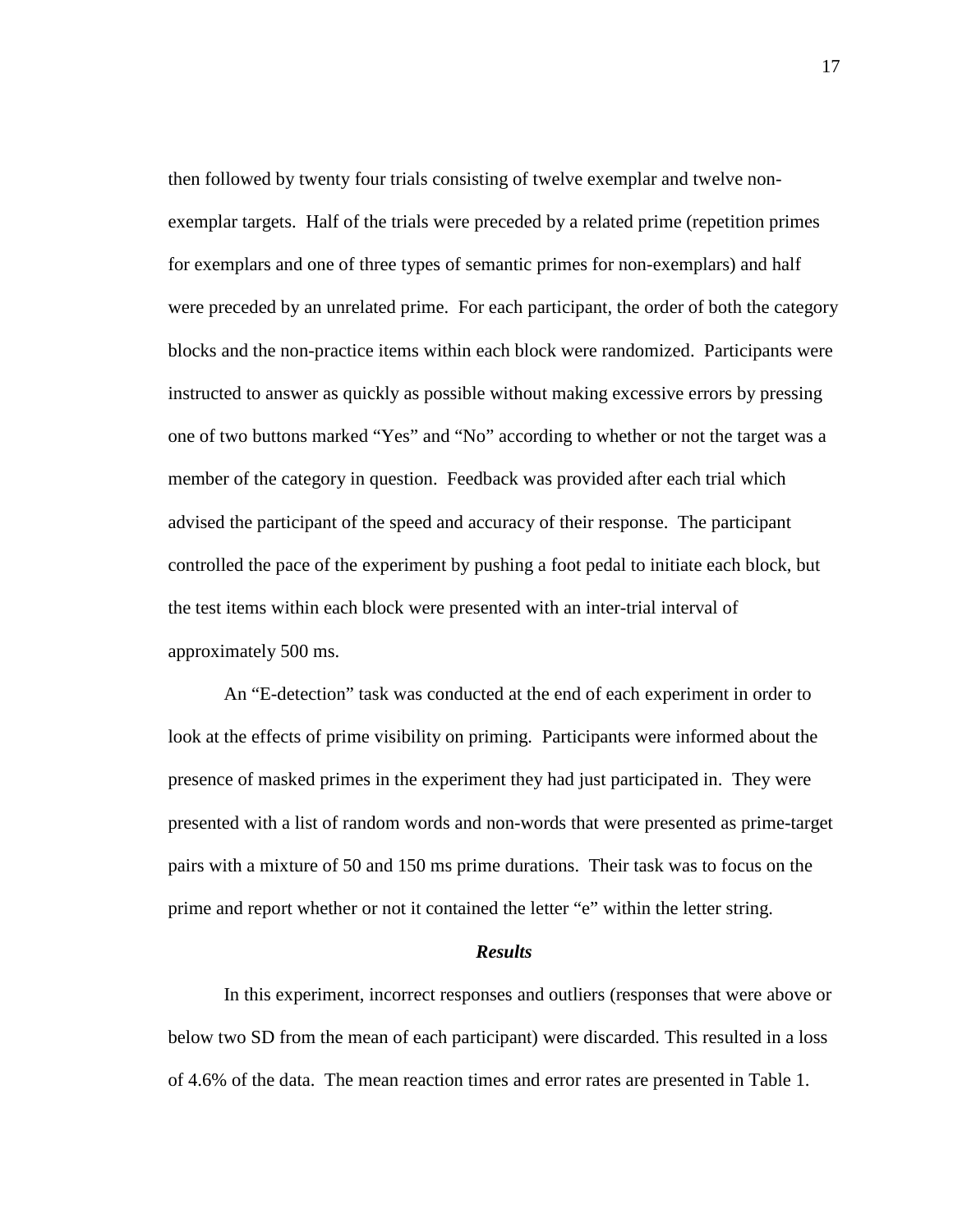Two analyses of variance (ANOVA) were performed for each comparison of interest, one treating subjects as a random effect  $(F1)$ , and the other treating items as a random effect (*F*2). Exemplar targets were evaluated separately from nonexemplar targets. For nonexemplar targets, the factors were Groups (subject groups in the subject analysis, and item groups in the item analysis), Semantic Relationship (associates vs. antonyms vs. synonyms for non-exemplars), and Prime Type (related vs. unrelated). The Groups factor was a non-repeated factor in both analyses and was included to remove variance due to the counterbalancing procedure. The Semantic Relationship and Prime Type factors were repeated measures in both analyses. Exemplar targets were evaluated using a similar analysis, with Groups and Prime Type serving as the only factors of interest. A *p* value of .05 or less was used to indicate a significant effect.

*Table 1* 

|           | <b>Exemplars</b> |     | <b>Non-Exemplars</b> |     |           |        |           |     |           |        |  |
|-----------|------------------|-----|----------------------|-----|-----------|--------|-----------|-----|-----------|--------|--|
| Semantic  | Repetition       |     | Associates           |     | Antonyms  |        | Synonyms  |     | Overall   |        |  |
|           | <b>RT</b>        | %E  | RT.                  | %E  | <b>RT</b> | %E     | <b>RT</b> | %E  | <b>RT</b> | %E     |  |
| Unrelated | 527              | 8.2 | 575                  | 8.6 | 545       | 3.6    | 569       | 7.6 | 563       | 6.6    |  |
| Related   | 493              | 6.8 | 565                  | 9.7 | 538       | 5.3    | 561       | 6.6 | 555       | 7.2    |  |
| Priming   | 34               | 1.4 | 10                   |     |           | $-1.7$ | 8         | 1.0 | 8         | $-0.6$ |  |

Mean semantic categorization times (ms) and percent error rates for exemplars and nonexemplars as a function of prime type at 50 ms SOAs.

 As expected, the subject analysis in the exemplar condition revealed a significant repetition priming effect for response times of  $34 \text{ ms } (F1(1, 28) = 111.31, p < 0.001)$ which was accompanied by a strong significant effect for exemplar response times in the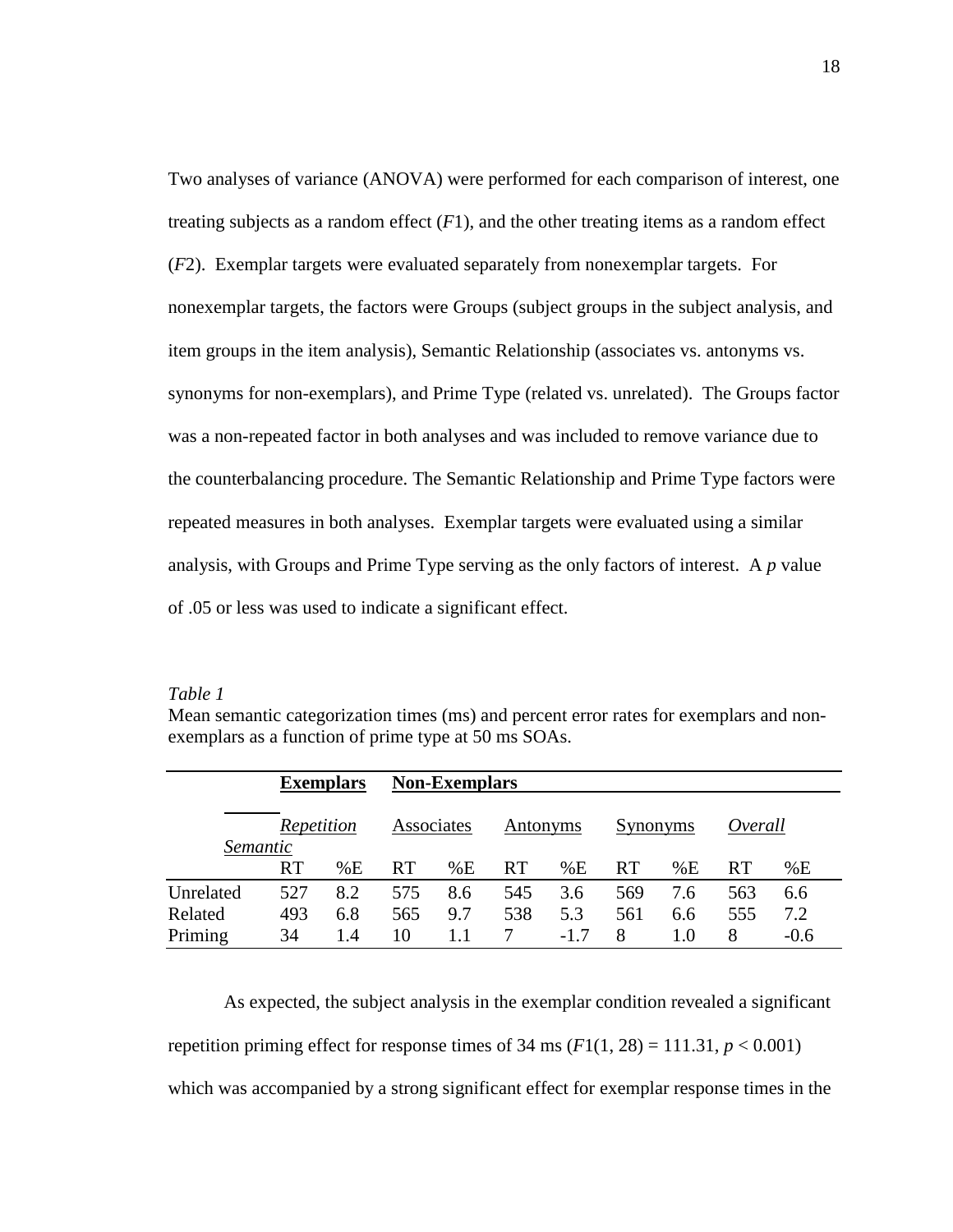item analysis as well  $(F2(1, 94) = 80.60, p < 0.001)$ . Collapsing over all three types of semantic relatedness for non-exemplars revealed a significant overall semantic priming effect for response times of 8 ms in the subject analysis and a strong trend towards significance in the items analysis  $(F1(1, 28) = 7.03, p < 0.02; F2(1, 90) = 3.81, p =$ 0.054). None of the individual semantic relationships considered, however, reached significance by themselves with Associative primes yielding a slightly larger priming effect (10 ms) than the other two types  $(F1(1, 28) = 2.55, p = 0.12; F2(1, 30) = 2.27, p =$ 0.14). Antonym primes  $(F1(1, 28) = 1.58, p = 0.22; F2(1, 30) < 1, p = 0.4)$  and Synonym primes  $(F1(1, 28) = 1.58$ ,  $p = 0.22$ ;  $F2(1, 30) = 1.25$ ,  $p = 0.3$ ) yielded nearly identical effects with 7 ms and 8 ms response time priming effects, respectively.

 Analysis of the error rates revealed no significant effects. The average accuracy rates for the E-detection task were 55% for word primes at 50 ms and 59.5% for nonword primes at 50 ms. Evaluation of the correlations between priming and E-detection performance yielded an interesting pattern of results (see Figures 1-4). Repetition priming was positively, though not significantly, correlated with E-detection accuracy, a measure of partial awareness ( $r= 0.244$ ,  $p > 0.05$ ). The pattern of correlations was varied, however, when considering the different types of semantic priming. Like repetition priming, associate priming was positively correlated with E-detection scores (r= 0.237, *p*  $> 0.05$ ). In contrast, antonym priming was negatively correlated with E-detection ( $r = -1$ ) 0.209,  $p > 0.05$ ). Further, synonym priming didn't seem to correlate with E-detection scores at all ( $r = -0.037$ ,  $p > 0.05$ ). These results indicate that partial awareness may be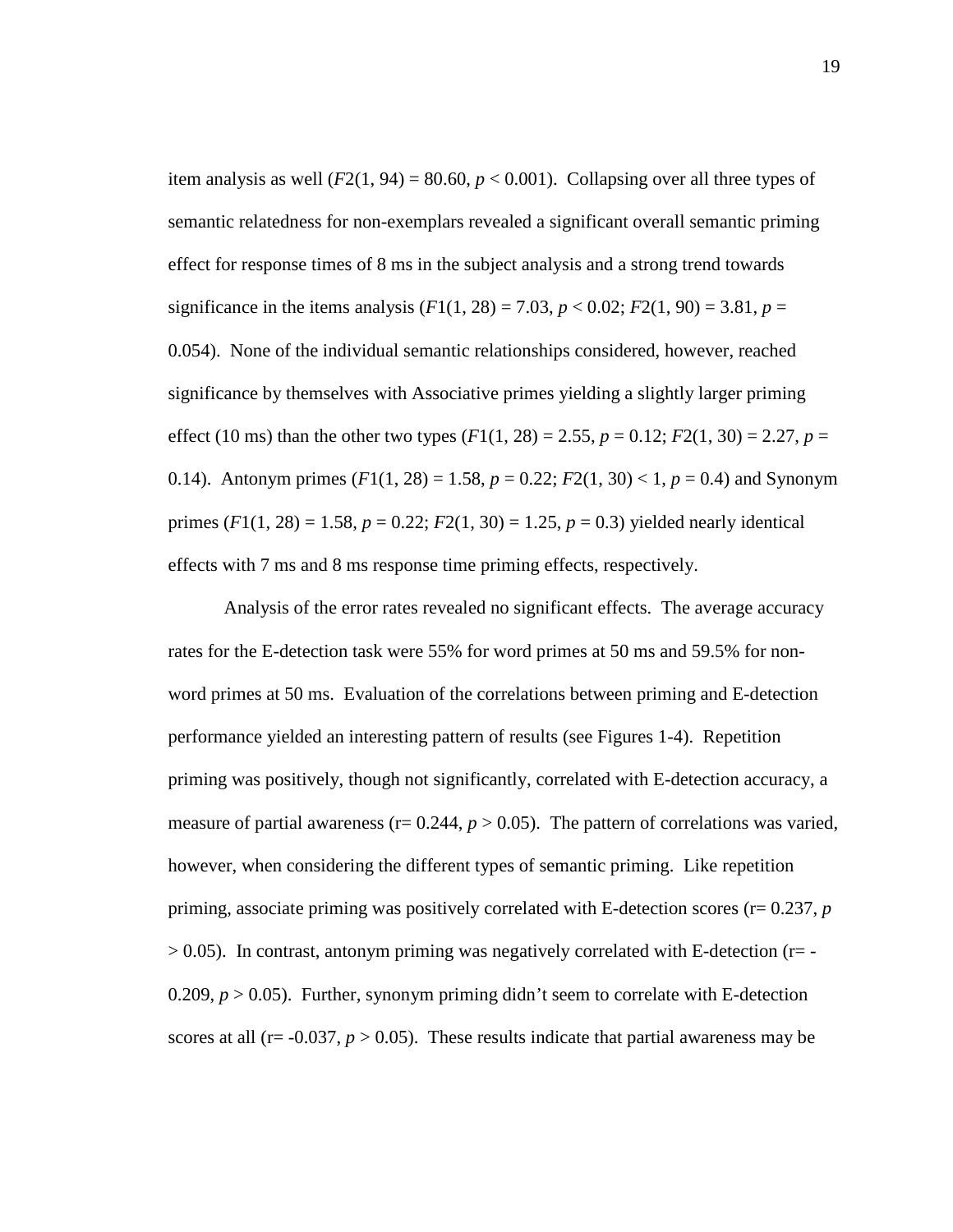interacting with semantic information processing in ways that modulate priming effects. Note, however, that none of these correlations were significant.

 Post hoc analyses were conducted to investigate these dissociations further. Participant data was divided into two groups on the basis of their performance on the Edetection task using the binomial distribution in order to determine better than chance performance. Those obtaining 60% accuracy or better on the task were combined into the High Perceptual Awareness<sup>1</sup> group (N=10) while those scoring below 60% were combined into a separate Low Perceptual Awareness group (N=20).

<u>.</u>

<sup>&</sup>lt;sup>1</sup> For these purposes, "perceptual awareness" refers to the participants' ability to detect visual information about the prime. See Ortells, Vellido, Daza, and Nogura (2006) for further discussion about the various terminologies used to refer to this non-conscious cognitive capacity.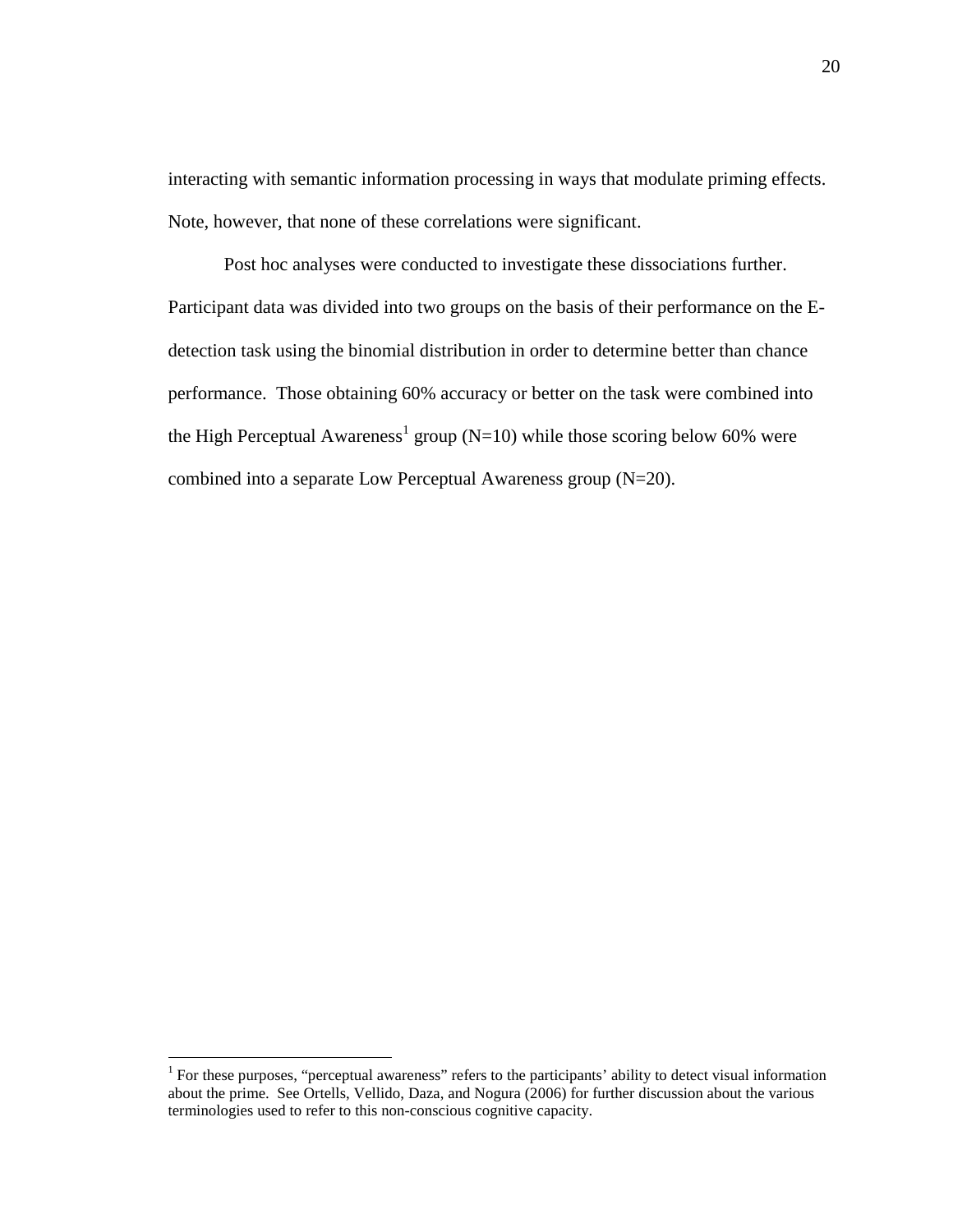

Figure 1: E-detection versus Repetition Priming for all participants in Experiment 1







Figure 2: E-detection versus Associate Priming for all participants in Experiment 1



Figure 4: E-detection versus Synonym Priming for all participants in Experiment 1

## *Results- High Perceptual Awareness Group (HPA)*

 Ten of the 30 participants met criteria for inclusion in this group. Mean reaction times and error rates for this group are presented in Table 2. Once again there was a strong repetition priming effect (33 ms) that was significant for the subject and item analyses  $(F1(1, 8) = 20.37, p < 0.002; F2(1, 94) < 1, p = 0.92)$ . Collapsing over all three types of semantic relatedness for non-exemplars revealed a non-significant overall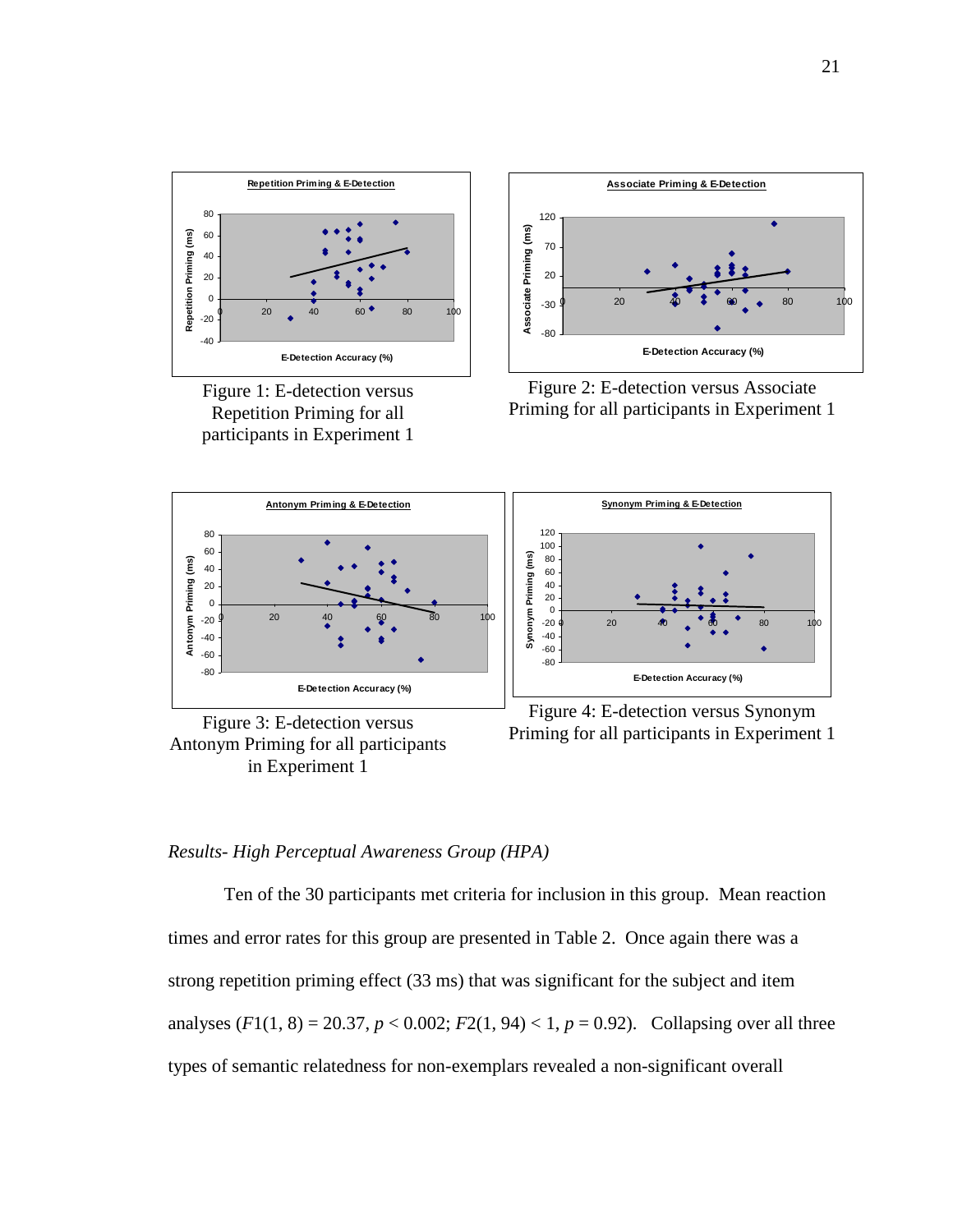semantic priming effect for response times of 10 ms in the subject and items analyses  $(F1(1, 8) = 1.91, p = 0.2; F2(1, 30) = 1.57, p = 0.22$ . As in the original analyses above, none of the individual semantic relationships of interest reached significance by themselves. Associate primes had a relatively large priming effect (25 ms) that trended towards significance  $(F1(1, 8) = 5.19, p < 0.052; F2(1, 30) = 3.48, p < 0.071$ ). Synonym prime response times had a 10 ms effect  $(F1(1, 8) < 1, p < 0.51; F2(1, 30) < 1, p < 0.6)$ while antonym primes yielded a surprising -7 ms inhibitory effect  $(F1(1, 8) < 1, p = 0.4;$  $F2(1, 30) < 1, p = 0.89$ . Analysis of the error rates revealed no significant effects.

## *Table 2*

Mean semantic categorization times (ms) and percent error rates for exemplars and nonexemplars as a function of prime type for High Perceptual Awareness participants at 50 ms SOAs.

|           | <b>Exemplars</b>       |     | <b>Non-Exemplars</b> |      |           |     |           |        |           |        |  |
|-----------|------------------------|-----|----------------------|------|-----------|-----|-----------|--------|-----------|--------|--|
|           | Repetition<br>Semantic |     | Associates           |      | Antonyms  |     | Synonyms  |        | Overall   |        |  |
|           | <b>RT</b>              | %E  | <b>RT</b>            | %E   | <b>RT</b> | %E  | <b>RT</b> | %E     | <b>RT</b> | %E     |  |
| Unrelated | 523                    | 7.8 | 600                  | 12.0 | 553       | 5.1 | 574       | 7.0    | 576       | 8.0    |  |
| Related   | 490                    | 7.5 | 575                  | 10.6 | 560       | 4.5 | 564       | 9.6    | 566       | 8.2    |  |
| Priming   | 33                     | 0.3 | 25                   | 1.4  | $-7$      | 0.6 | 10        | $-2.6$ | 10        | $-0.2$ |  |

#### *Results- Low Perceptual Awareness Group (LPA)*

Twenty of the original 30 participants met criteria for inclusion in this group.

Mean reaction times and error rates for this group are presented in Table 3. Repetition primes yielded a 35 ms effect that was significant for the subject and item analyses (*F*1(1,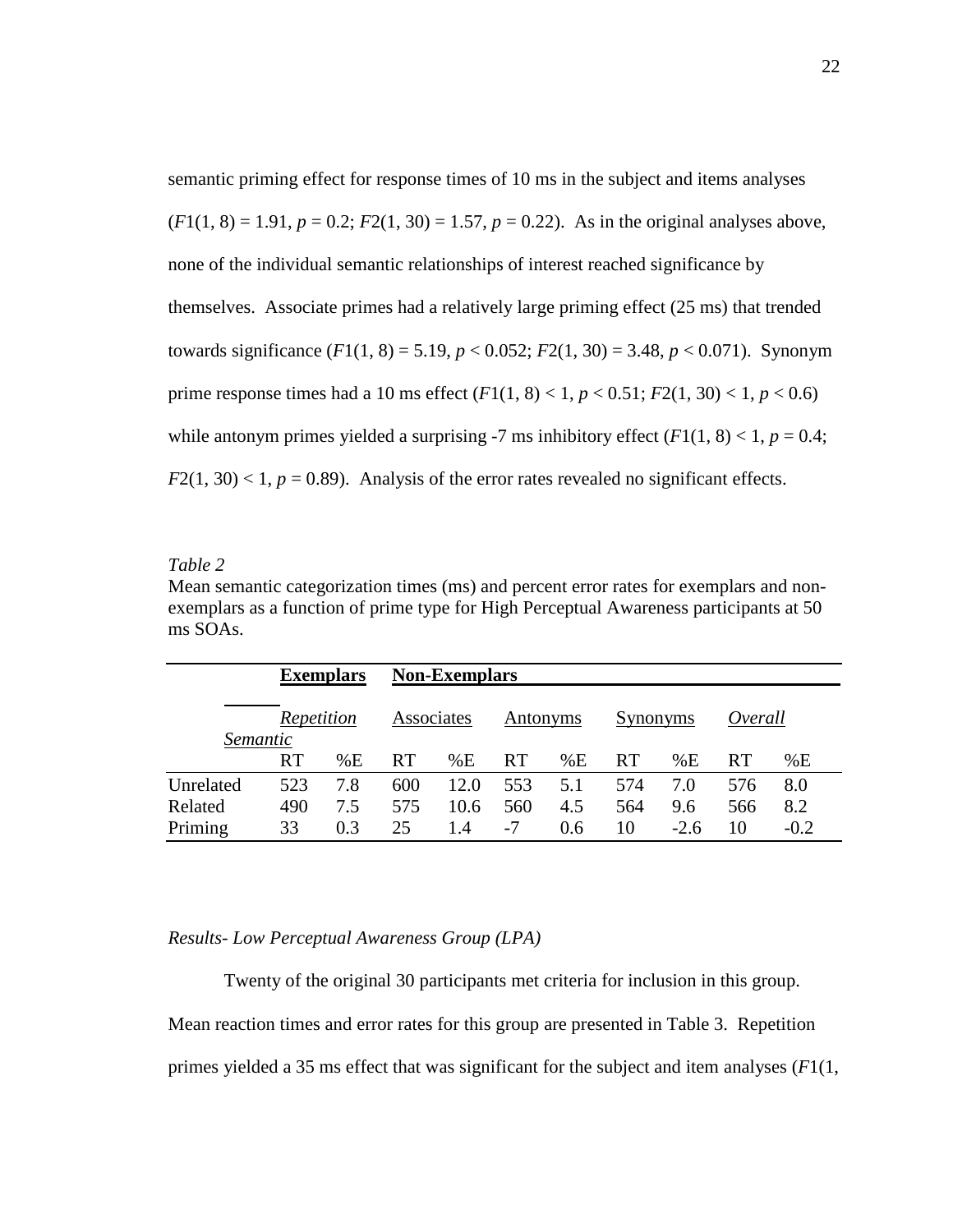18) = 110.09,  $p < 0.001$ ;  $F2(1, 94) = 69.92$ ,  $p < 0.001$ ). Overall semantic relatedness for non-exemplars revealed a significant priming effect for response times of 9 ms in the subject analysis and a slight trend towards significance in the items analysis  $(F1(1, 18)) =$ 5.24,  $p < 0.04$ ;  $F2(1, 30) = 2.94$ ,  $p = 0.096$ ). The individual semantic relationships of interest showed a different pattern of results. Neither associate nor synonym primes had significant priming effects  $(F1(1, 18) < 1, p = 0.6; F2(1, 30) < 1, p = 0.7$  and  $F1(1, 18) =$ 1.43,  $p = 0.2$ ;  $F2(1, 30) = 1.16$ ,  $p = 0.29$ , respectively). Antonym primes, however, yielded an unanticipated significant priming effect of  $14 \text{ ms } (F1(1, 18) = 4.78, p < 0.04;$  $F2(1, 30) = 1.61$ ,  $p = 0.2$ ). See Figure 5 for a comparison between HPA and LPA reaction time performance. Again, analysis of the error rates revealed no significant effects, though there was a trend towards significance in the case of antonym error rates  $(F1(1, 18) = 3.67, p = 0.07; F2(1, 30) = 2.10, p = 0.16$ .

| apte |  |
|------|--|
|      |  |

Mean semantic categorization times (ms) and percent error rates for exemplars and nonexemplars as a function of prime type for Low Perceptual Awareness participants at 50 ms SOAs.

|                        | <b>Exemplars</b> |     | <b>Non-Exemplars</b> |        |           |     |           |     |           |        |  |  |
|------------------------|------------------|-----|----------------------|--------|-----------|-----|-----------|-----|-----------|--------|--|--|
| Repetition<br>Semantic |                  |     | Associates           |        | Antonyms  |     | Synonyms  |     | Overall   |        |  |  |
|                        | <b>RT</b>        | %E  | <b>RT</b>            | %E     | <b>RT</b> | %E  | <b>RT</b> | %E  | <b>RT</b> | %E     |  |  |
| Unrelated              | 530              | 8.4 | 564                  | 6.9    | 543       | 5.1 | 568       | 7.8 | 559       | 5.9    |  |  |
| Related                | 495              | 6.5 | 561                  | 9.2    | 529       | 4.5 | 560       | 5.1 | 550       | 6.6    |  |  |
| Priming                | 35               | 19  |                      | $-2.3$ | 14        | 0.6 | 8         | 2.7 | 9         | $-0.7$ |  |  |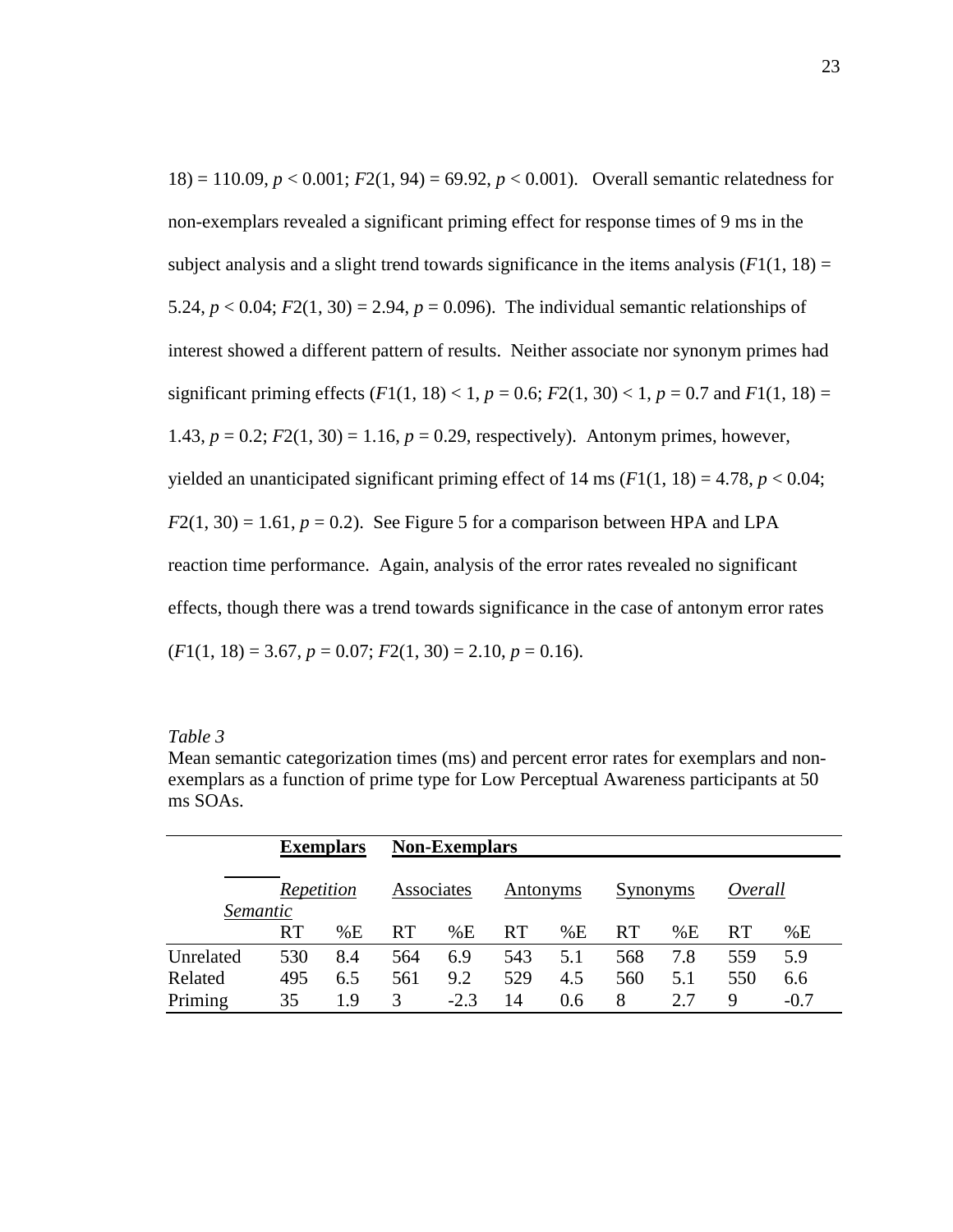

Figure 5: HPA and LPA Reaction times in Experiment 1

#### *Discussion*

 The results obtained in the present study provide mixed support for the notion of automatic, non-strategic semantic priming in semantic categorization tasks. Though we were able to obtain clear repetition priming effects for exemplar prime-target pairs, we were only able to obtain relatively small semantic effects with the non-exemplars. Further, contrary to the strong effects seen in the Bueno & Frenck-Mestre (2002) study, the results from this experiment yielded only modest significant effects which were only obtained after collapsing over all of the semantic relationships under consideration. Thus, though we can conclude that there is some evidence for automatic semantic priming in this task, we cannot say that it mirrors the effects seen when exemplar stimuli are considered.

 Our modest results may simply be characteristic of the nature of responses to nonexemplars in semantic tasks. Note that our overall semantic priming effects (8 ms) are similar to those obtained by Hector (2005) in her non-exemplar condition (14 ms). Further, while Bueno et al and Hector used a single, broad category, we used multiple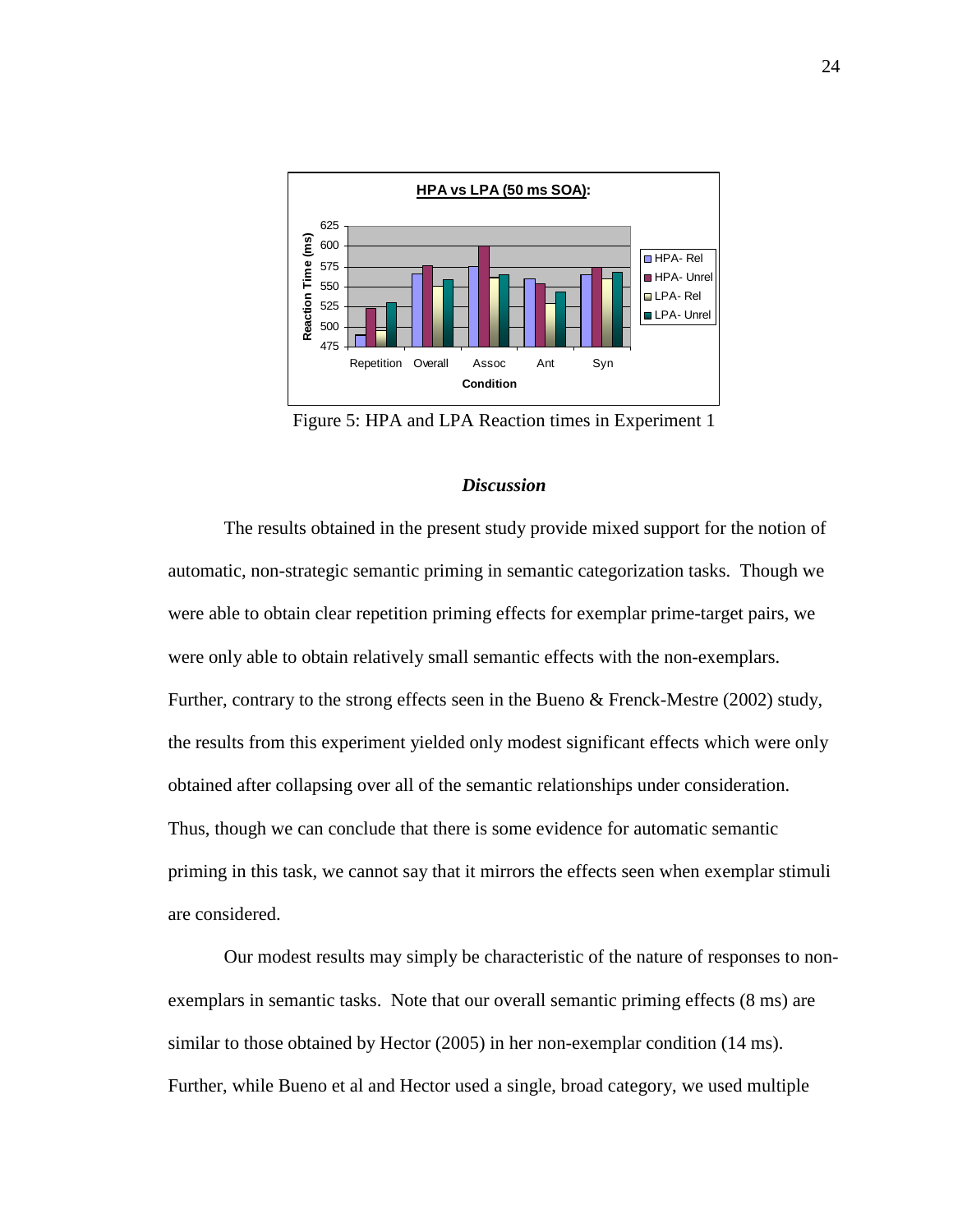categories of varying size throughout our experiment. These differences may have provoked participants into using a different decision making strategy or focusing their attention differently than the categorization tasks in the other studies mentioned.

 It should be noted that the patterns of priming observed across the various semantic relationships were markedly different when comparing high and low perceptually aware participants. Participants in the HPA group produced a relatively large priming effect for associates that trended towards significance (25 ms as opposed to 10 ms before group separation). This was accompanied by a change from facilitative to inhibitory effects in the case of antonyms. The LPA group, however, generated significant facilitative antonym priming (14 ms) and relatively low associate priming effects (3 ms). Interestingly, synonym performance remained relatively constant across all analyses. These interactions between prime-type and perceptual awareness may be indicative of a difference in the non-conscious cognitive tactics that are being employed dependent upon an individuals ability to detect visual information about the prime. If this is so, the pattern of results seen with LPA participants may be reflective of more nonstrategic, automatic processing. HPA participants, then, may be producing result patterns that are more analogous to the types of results that would be observed for the average person with primes at presented at higher SOAs.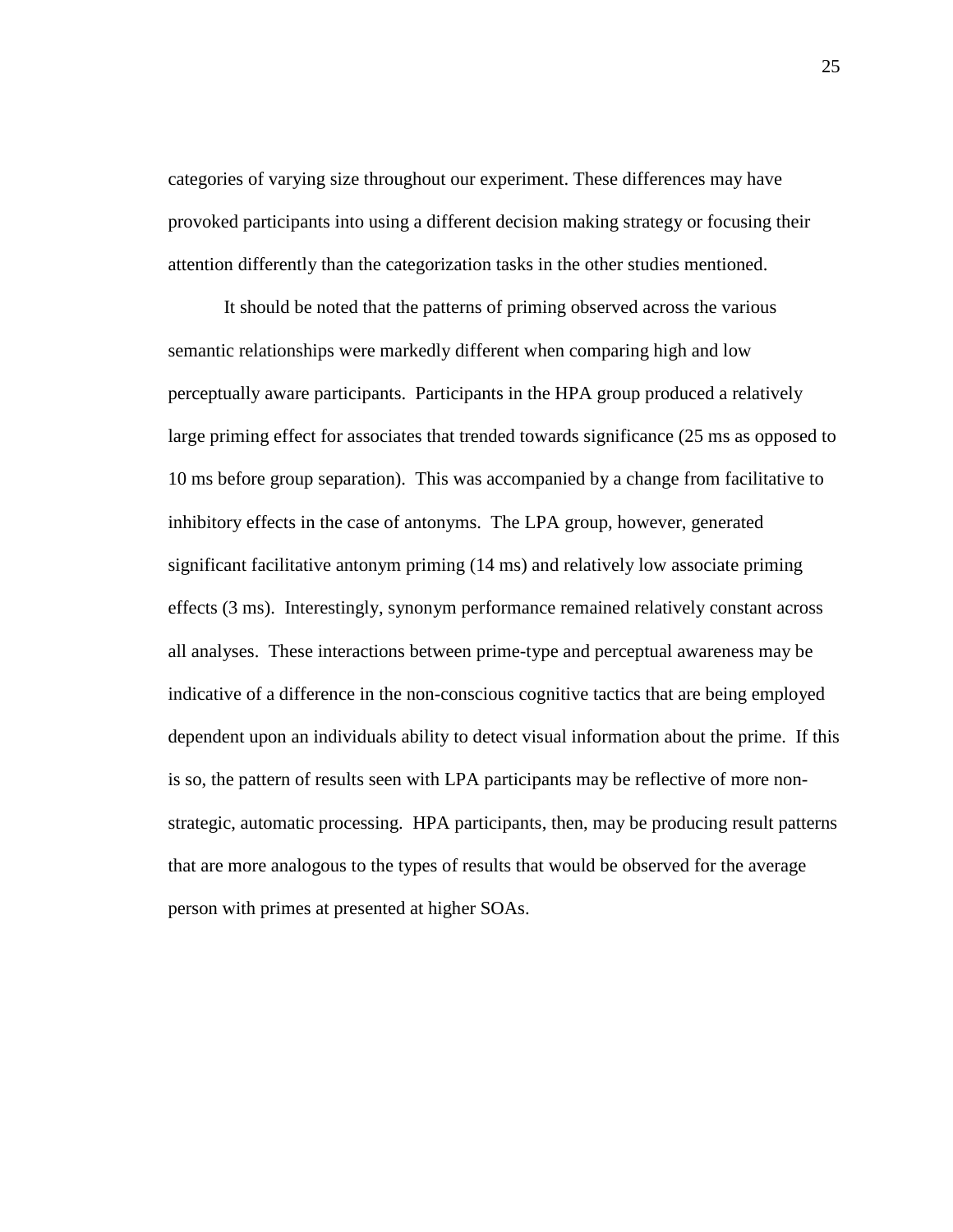#### EXPERIMENT 2

 Experiment 1 produced relatively small priming effects that did not significantly differ across semantic relationship type until participants were evaluated on the basis of their levels of partial awareness. Consequently, the purpose of Experiment 2 was to further investigate the notion that semantic priming may indeed be modulated by perceptual awareness. In a recent review of the visual masking literature, Kouider & Dehaene argued that there are two types of non-conscious processing, subliminal and preconscious (2007). Preconscious processing is said to result from a diversion of attentional resources such that top-down processing of the stimulus is restricted regardless of the amount of stimulus information that is available. In contrast, subliminal processing results from a lack of "strength" in the stimulus signal such that, despite intact attentional focus, there is insufficient "global reverberation" of neuronal activation for each of the cognitive subsystems that would normally be activated during conscious perception to reach threshold. This latter type of processing is said to result from masked presentations of visual stimuli and is most relevant to the current situation. Here, varying levels of perceptual awareness may allow for differential levels of stimulus processing strength. If, for example, semantic feature information is attached to lexical entries, then it may require a relatively small amount of processing strength for these levels of representation to be activated. As a result, feature-based priming of the sort that is presumably involved in antonym and synonym priming may only require little or no perceptual awareness of the prime to allow for facilitative effects. Associative relationships, however, may be represented in a much more distributed fashion, relying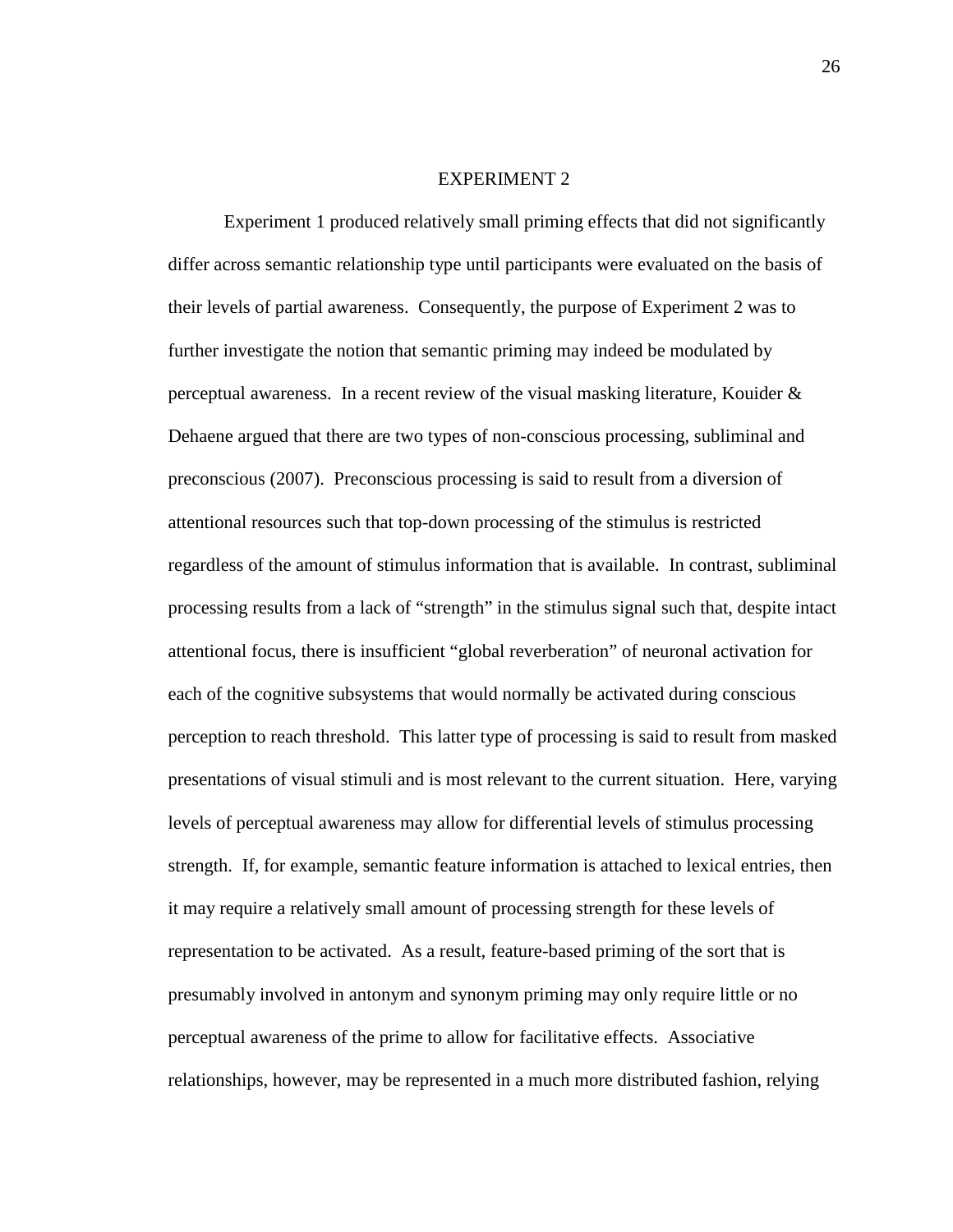more on semantic memory than on lexical representations. Associate primes may therefore require higher levels of perceptual awareness to generate enough stimulus strength to facilitate response times for related target stimuli.

 To account for the data from Experiment 1, the description of perceptual awareness above would have to explain why HPA participants, who presumably benefited from higher stimulus strength, seemed to garner benefits only for associative relationships and not antonym and synonym relationships as well. Given that HPA and LPA participants are functioning with different levels of cortical activation under this theory, it may also be the case that they are employing different non-conscious tactics in order complete their task. Recall that a participant's explicit goal when engaging in a semantic categorization task is to determine whether or not a given target is a member of the category in question, not to produce priming. Their conscious *strategy*, therefore, may involve something like remembering the category, identifying the target, and then checking whether or not the target fits the category. This simple strategy may actually involve the execution of a great many non-conscious *tactics*<sup>2</sup> in order to be successful. These may include, holding category features or exemplars in working memory, matching lines in the visual field to letter representations followed by word representations for the purposes of target identification, and finally applying some decision rule to determine correspondences between the target and the category. These

<u>.</u>

 $2$  Here I am intentionally using the terms "strategy" and "tactic" in a way that is analogous to their use in military theory, where a strategy is a broad plan designed to achieve a specific goal and tactics are the individual component operations meant to achieve objectives in service of the main goal.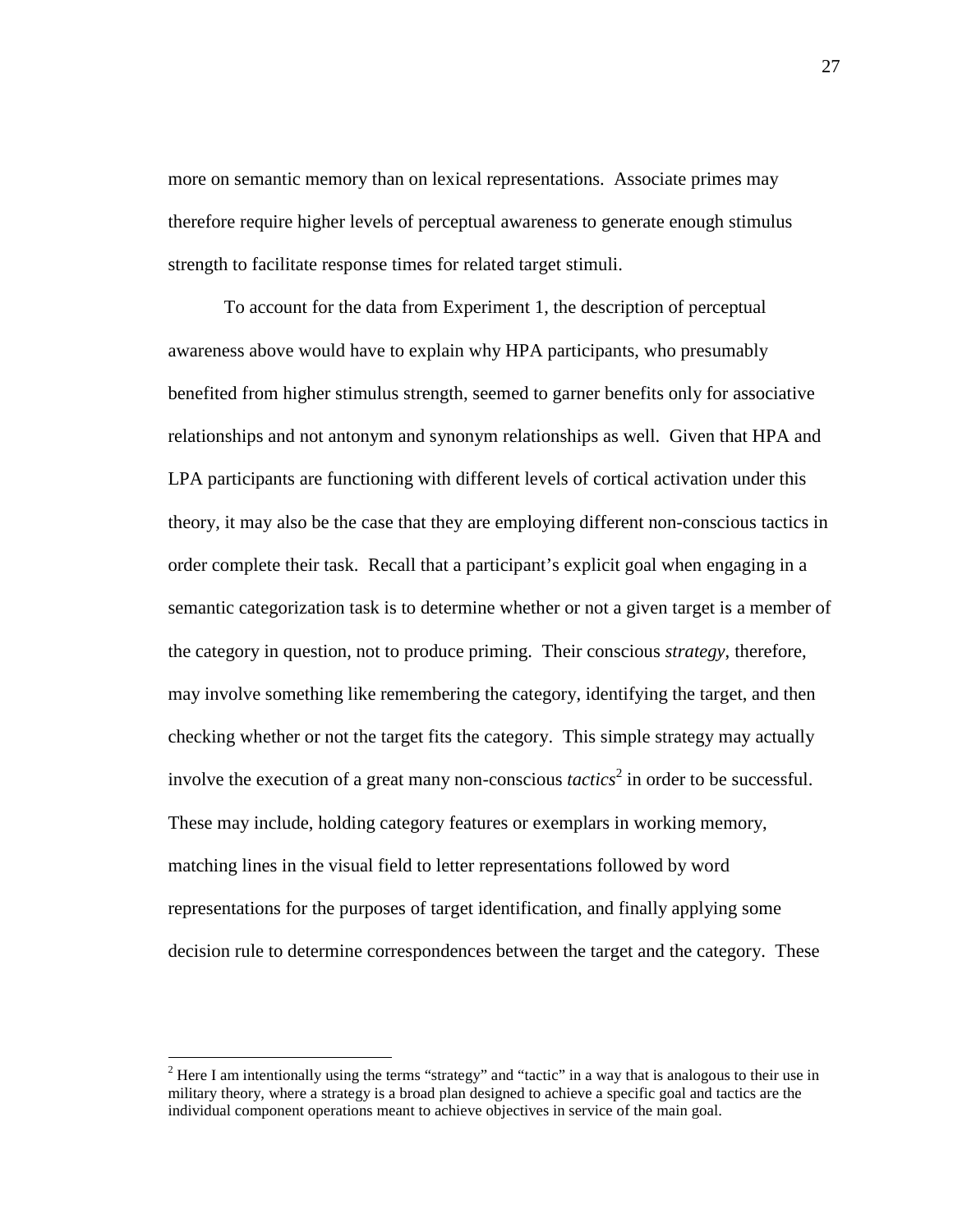latter decision rules may vary in appropriateness depending on the type of information at hand.

If, for instance, LPA participants only have lower level lexical information to work with, it would be inappropriate, or at the very least inefficient, to deploy a decision rule that involved searching through semantic memory representations when trying to match the target and category. It may be more efficient to attend to feature level representations, especially those containing salient information like that provided by distinguishing features, for decision making. For HPA participants, in contrast, it may be more efficient to give one's self a few more milliseconds before responding and make use of the semantic memory activation provided by associative information (note the larger reaction times for associates versus antonyms and synonyms in Table 1). If cognitive resources are focused on different types of information depending on one's level of perceptual awareness, then this may account for the fact that associates seem to be preferentially benefiting from higher stimulus strength for HPA participants and why antonyms are preferentially facilitated for LPA participants.

There is empirical evidence for a distinction between conscious strategies and non-conscious tactics in the decision-making literature. A 1997 study by Bechara, Damasio, Tranel, and Damasio compared decision-making in patients with prefrontal damage and normal controls performing a gambling task. The task involved choosing cards representing monetary gains and losses from four separate decks of cards so as to maximize rewards and minimize punishments. The different decks of cards each had varying magnitudes of reward and punishment values such that some were overall

28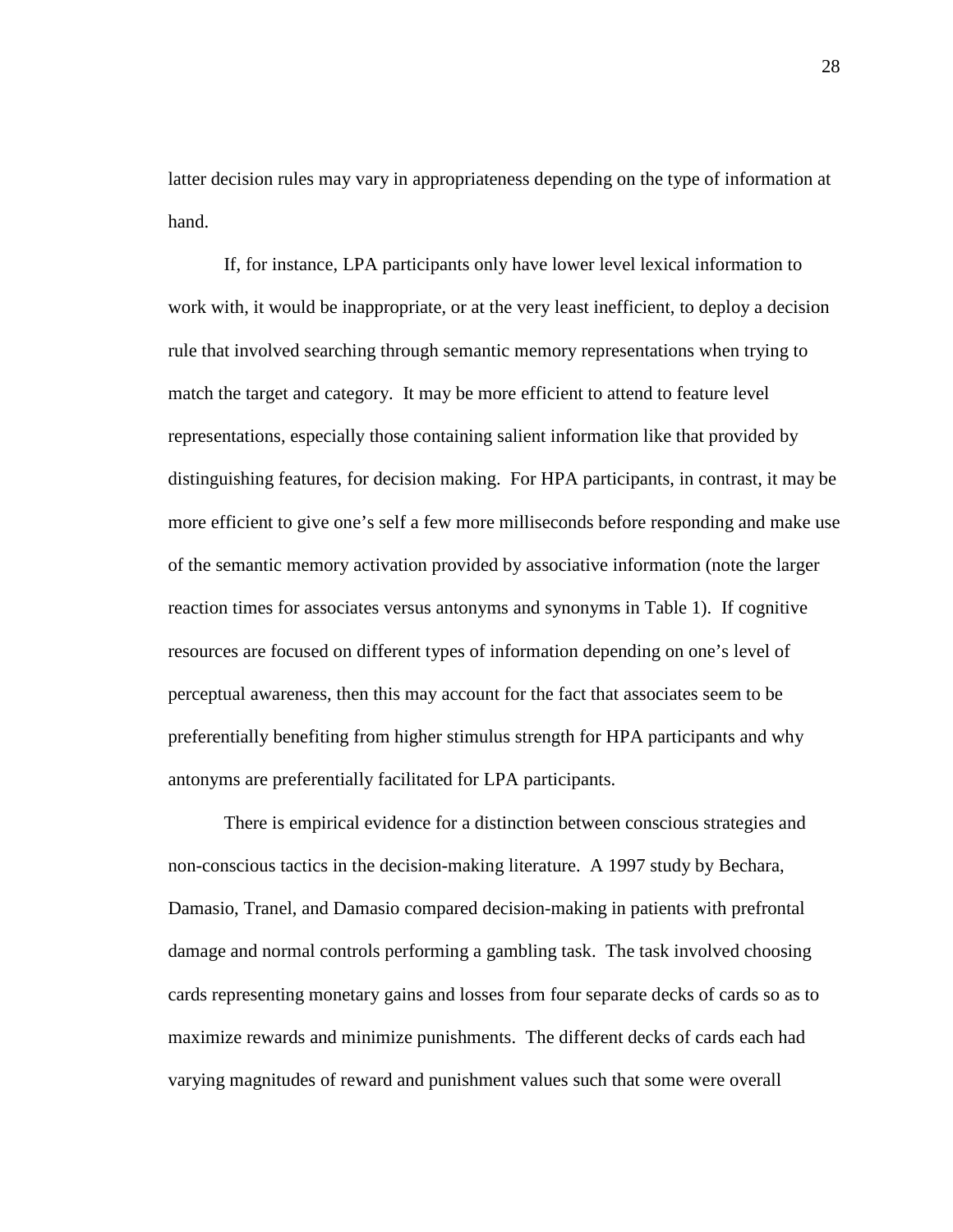advantageous while others were disadvantageous. The decks were not marked so that there was initial uncertainty regarding which of the decks were the best decks to choose from. The experimenters simultaneously collected behavioral, psychophysiological, and self-report measures while the task was being performed. They found that "normals" started choosing advantageously before they were able to report which strategy worked best. In contrast, prefrontal patients continued to perform disadvantageously even after they had learned the correct strategy. Further, normals began to produce anticipatory skin conductance responses when pondering risky choices even before they explicitly knew that it was a risky choice. This was not the case for prefrontal patients. The authors argued that these differences were due to the influence of "nonconscious biases" affecting behavior before conscious, declarative knowledge was able to in the case of normals. Thus, if their conclusions are correct, there is good reason to believe that there is a distinction between conscious strategies and non-conscious tactics with each having an effect on our long-term performance in tasks involving trial-by-trial feedback. The individual tactics used may vary depending on the nature of the interaction between the decision rules and the information being used in those decisions that are being reinforced.

To test for the potential modulating influence of perceptual awareness on semantic priming, Experiment 2 was designed to replicate the results of Experiment 1 using a longer SOA. An SOA of 70 ms was chosen in order to increase the proportion of participants who are able to obtain high perceptual awareness of the prime. It was also hoped that the longer SOA would also result in larger magnitudes in the semantic priming effects (see the discussion by Forster, Mohan, and Hector, 2003 on the relationship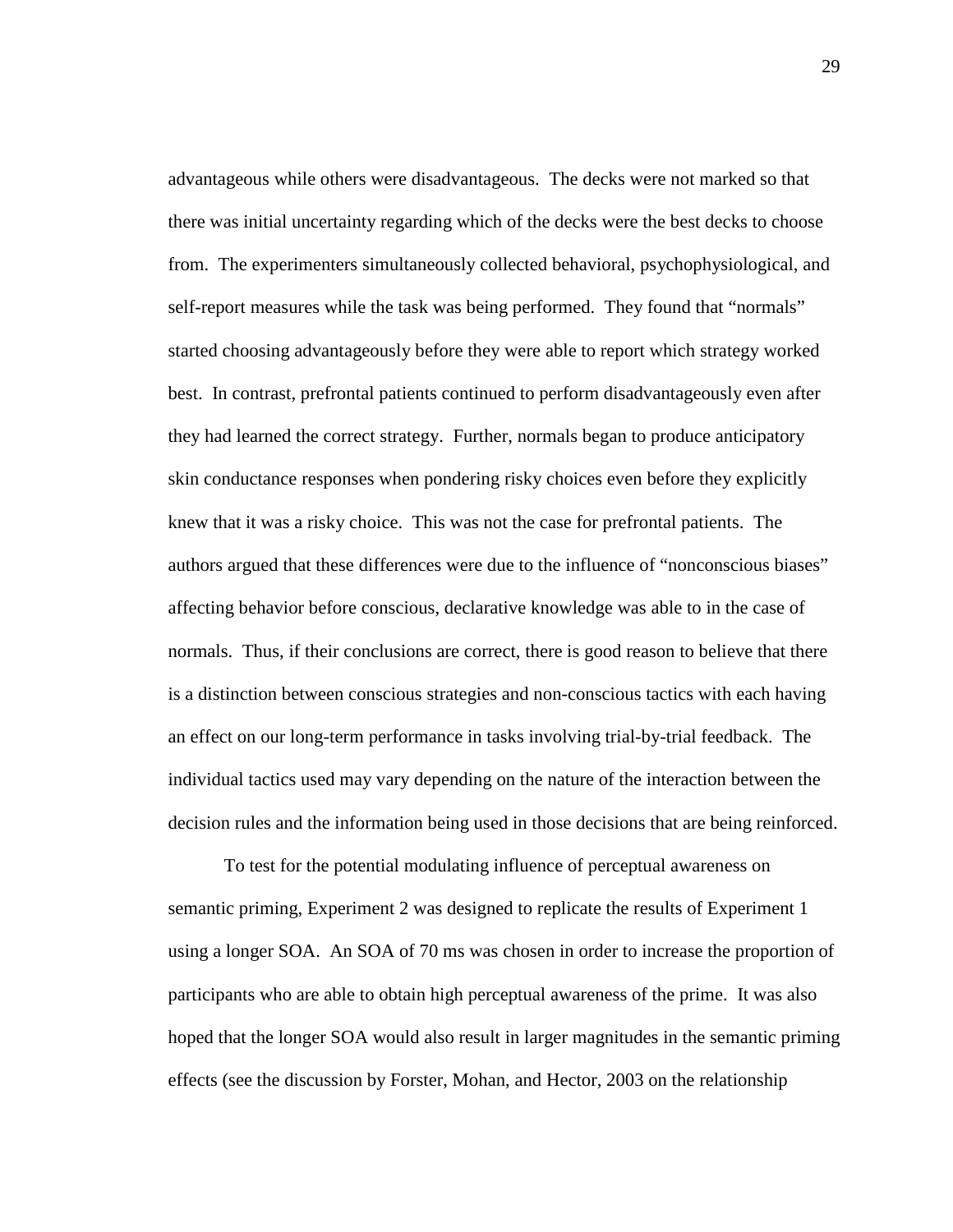between SOA and the amount of priming observed). Further, increasing the SOA would allow for a comparison of the pattern of semantic priming across SOAs in a manner that is comparable with Bueno & Frenck-Mestre's approach. Given the arguments above, it was hypothesized that priming at the longer SOA would begin to be significant for some of the individual semantic relationships independent of participants' level of perceptual awareness, most likely starting with antonym priming. It was also hypothesized that there would once again be a disparate pattern of priming between HPA and LPA groups, with LPA participants' showing significant antonym priming, HPA showing significant associate priming, and both groups showing overall semantic priming when collapsing across all types of semantic relationship. No predictions were made for the effects produced by synonym primes, though repetition priming was expected to be robust throughout. Finally, it was also predicted that the HPA group would have longer reaction times for non-exemplar items as a result of the high stimulus strength tactics described above.

## *Method*

#### *Participants*

Forty undergraduate students enrolled in an introductory Psychology course at the University of Arizona participated and received course credit for their participation. *Materials and Design* 

The materials and design of the experiment were identical to those in Experiment 1.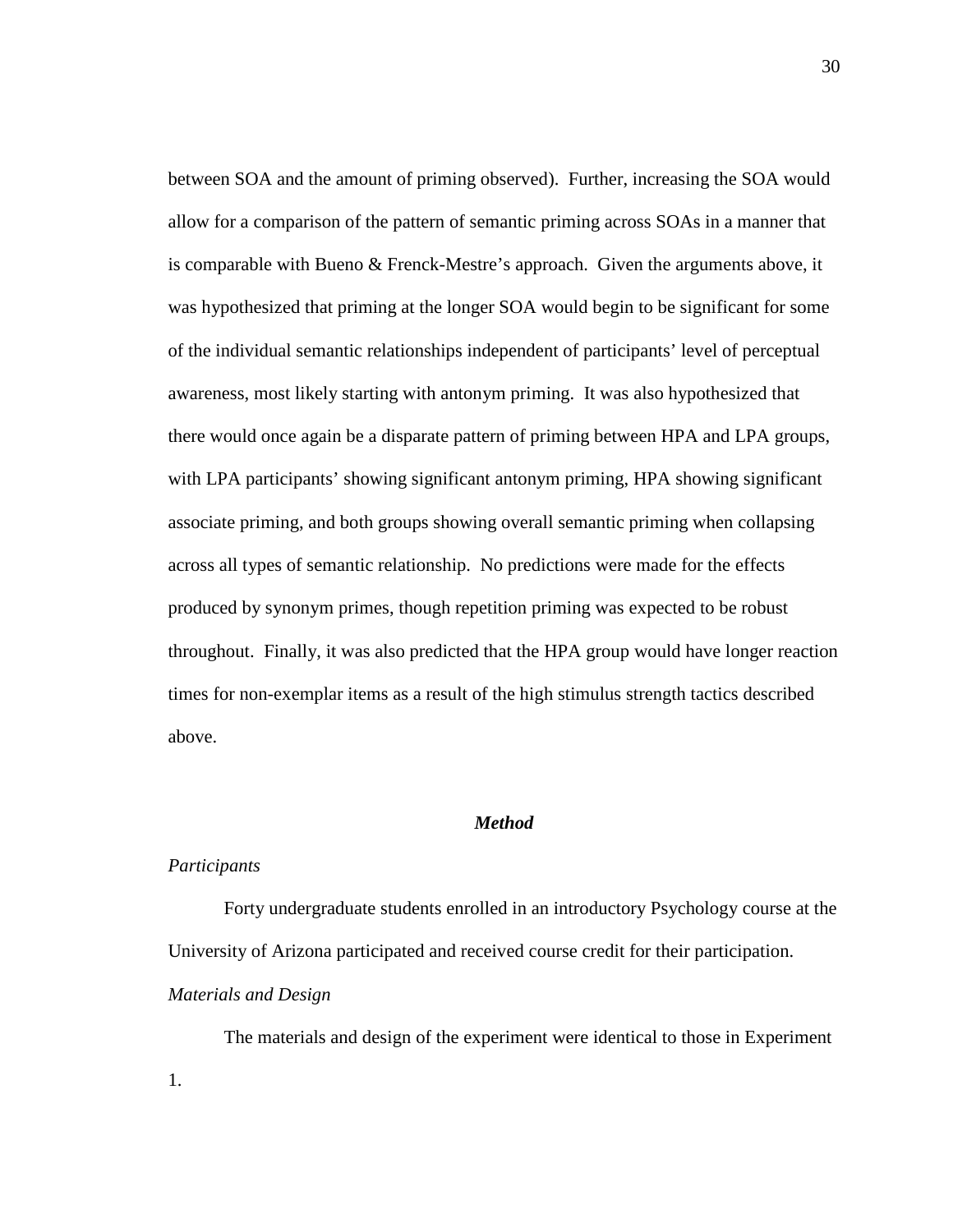#### *Procedure*

Participants performed a semantic categorization task and E-detection task as above except that SOA used here was 70 ms.

### *Results*

 As in Experiment 1, incorrect responses and outliers (responses that were above or below two SD from the mean of each participant) were discarded. This resulted in a loss of 4.5% of the data. Mean reaction times and error rates are presented in Table 4. Analyses of variance (ANOVA) were performed as they were before.

## *Table 4*

Mean semantic categorization times (ms) and percent error rates for exemplars and nonexemplars as a function of prime type at 70 ms SOAs.

|                        | <b>Exemplars</b> |     | <b>Non-Exemplars</b> |        |           |     |           |     |           |     |  |  |
|------------------------|------------------|-----|----------------------|--------|-----------|-----|-----------|-----|-----------|-----|--|--|
| Repetition<br>Semantic |                  |     | Associates           |        | Antonyms  |     | Synonyms  |     | Overall   |     |  |  |
|                        | <b>RT</b>        | %E  | <b>RT</b>            | %E     | <b>RT</b> | %E  | <b>RT</b> | %E  | <b>RT</b> | %E  |  |  |
| Unrelated              | 565              | 7.7 | 599                  | 6.0    | 581       | 3.8 | 600       | 4.7 | 594       | 4.8 |  |  |
| Related                | 514              | 5.4 | 594                  | 6.9    | 569       | 1.7 | 592       | 4.2 | 585       | 4.3 |  |  |
| Priming                | 51               | 2.3 | 5                    | $-0.9$ | 12        | 2.1 | 8         | 0.5 | Q         | 0.5 |  |  |

 Response times in the exemplar condition yielded robust repetition priming in both the subject analysis (51 ms) and the item analysis  $(F1(1, 38) = 175.15, p < 0.001;$  $F2(1, 94) = 195.20, p < 0.001$ . There was also a significant overall semantic priming effect for response times in the subject analysis (9 ms) and the items analysis (8 ms)( $F1(1, 38) = 7.37$ ,  $p < 0.01$ ;  $F2(1, 90) = 6.21$ ,  $p < 0.02$ ). Amongst the specified semantic relationships, only antonyms produced significant effects  $(F1(1, 38) = 3.67, p =$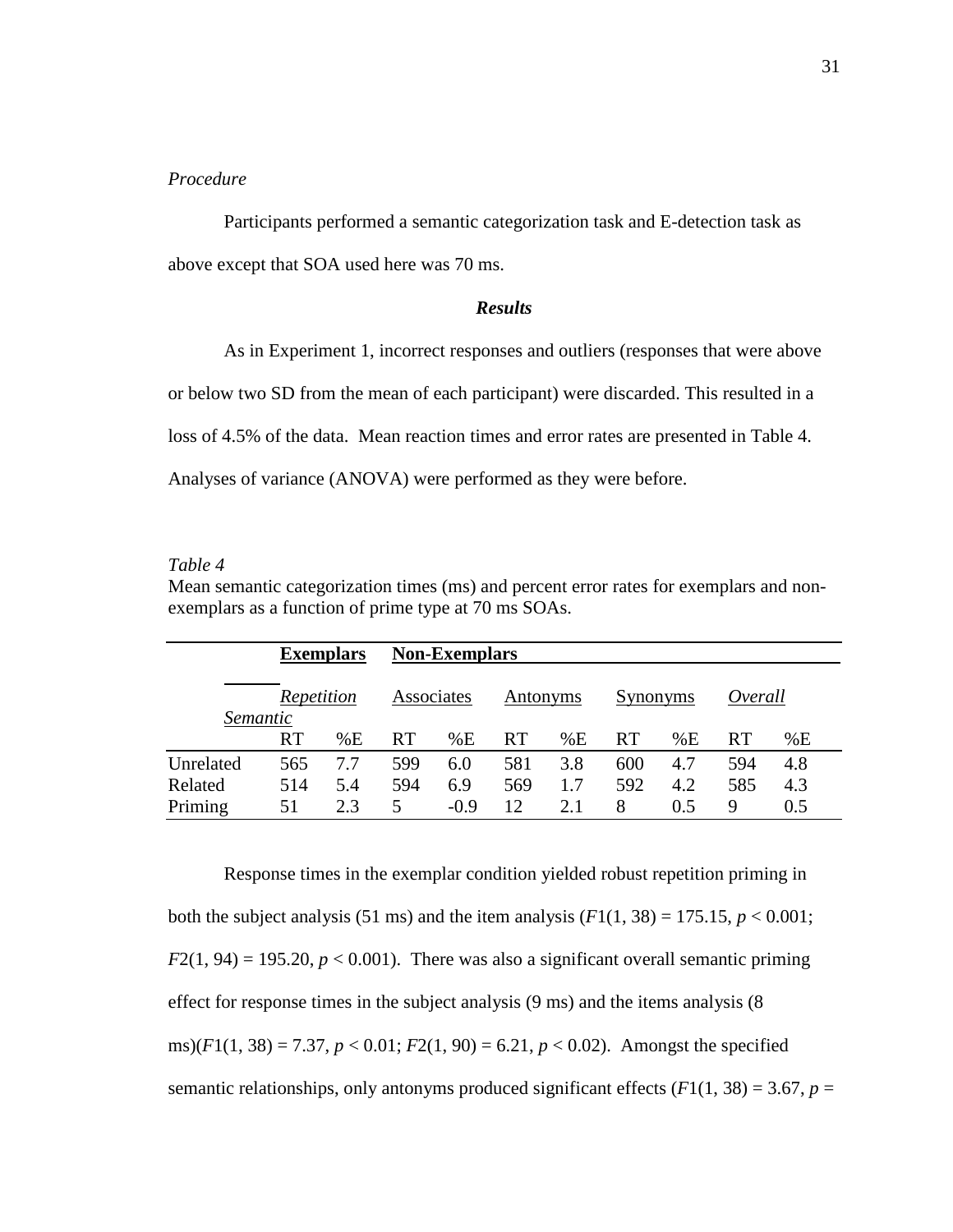0.06;  $F2(1, 30) = 6.03$ ,  $p < 0.02$ ). Neither associate nor synonym priming reached significance  $(F1(1, 38) < 1, p = 0.34; F2(1, 30) < 1, p = 0.33$  and  $F1(1, 38) = 1.31, p =$ 0.26;  $F2(1, 30) = 1.06$ ,  $p = 0.3$ , respectively).

 Analysis of the error rates revealed no significant effects. The average accuracy rates for the E-detection task were 62.1% for word primes and 60.5% for non-word primes at 70 ms. The correlations between priming and E-detection performance yielded a different pattern than was seen in Experiment 1 (see Figures 6-9 for Experiment 2 results). Here, repetition, associate, and antonym priming were all positively correlated with E-detection accuracy, a measure of partial awareness ( $r= 0.198$ ,  $p > 0.05$ ,  $r= 0.075$ ,  $p = 0.075$  $> 0.05$ , and r= 0.14,  $p > 0.05$ , respectively). Again, synonym priming did not seem to correlate with E-detection ( $r = -0.048$ ,  $p > 0.05$ ).

 As before, post hoc analyses were conducted to investigate the differences between correlations. Participant data was divided into either a High or Low Perceptual Awareness group using the same criteria as Experiment 1.



Figure 6: E-detection versus Repetition Priming for all participants in Experiment 2



Figure 7: E-detection versus Associate Priming for all participants in Experiment 2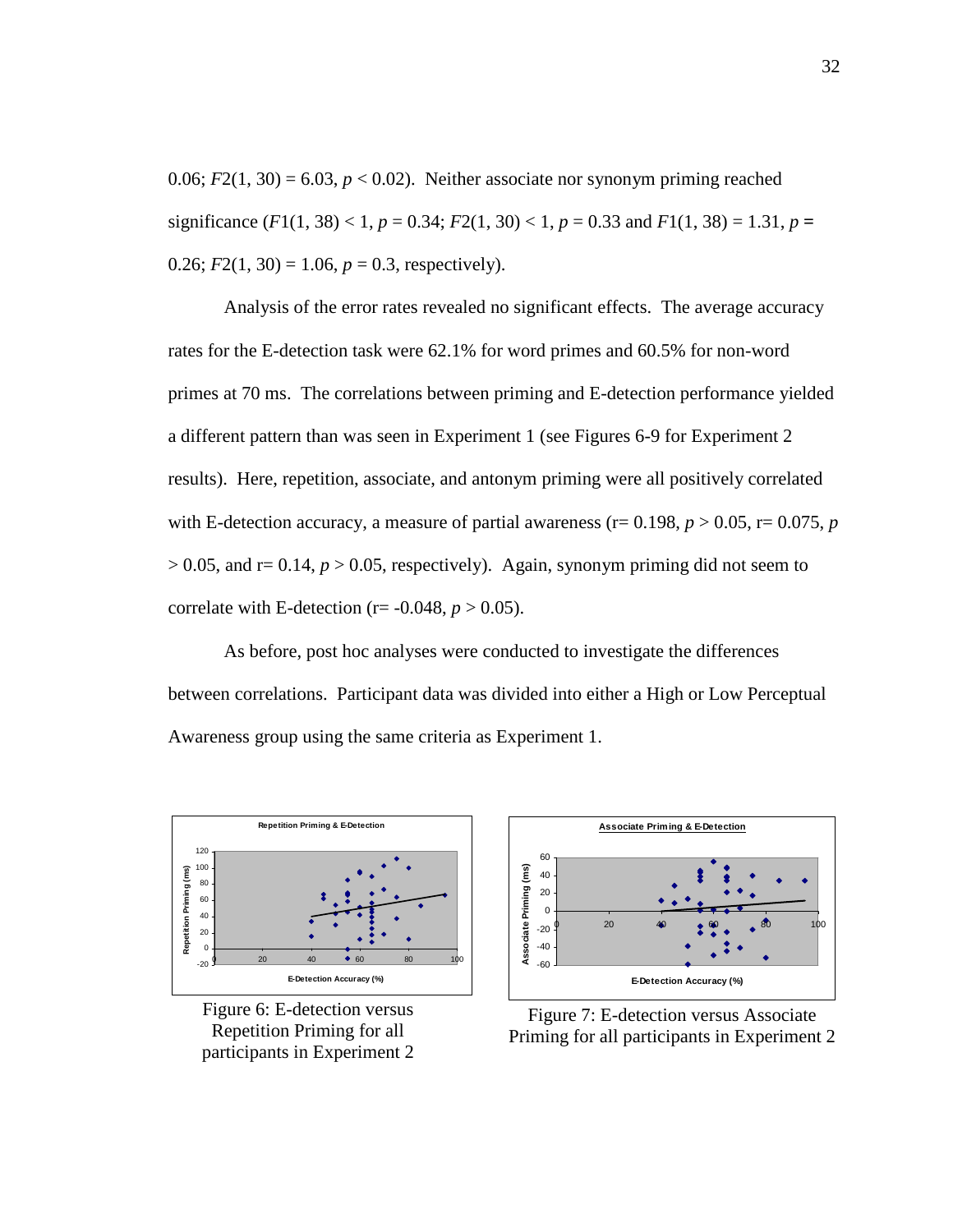

Figure 8: E-detection versus Antonym Priming for all participants in Experiment 2



Figure 9: E-detection versus Synonym Priming for all participants in Experiment 2

## *Results- High Perceptual Awareness Group (HPA)*

 Twenty-four participants met criteria for inclusion in this group. Mean reaction times and error rates for this group are presented in Table 5. There was a strong repetition priming effect (55 ms) that was significant for the subject and item analyses  $(F1(1, 22) = 139.43, p < 0.001; F2(1, 94) = 165.02, p < 0.001$ . This was also the case when collapsing over all semantic relatedness conditions for response times in the subject (9 ms) and items analysis  $(F1(1, 22) = 4.63, p < 0.05; F2(1, 90) = 4.35, p < 0.04)$ . Neither associate nor synonym primes produced significant priming effects on their own  $(F1(1, 22) = 1.07, p = 0.3; F2(1, 30) < 1, p < 0.3$  and  $F1(1, 22) < 1, p = 0.9; F2(1, 30) <$  $1, p = 0.9$ , respectively). Antonym prime response times, however, yielded a 21 ms effect  $(F1(1, 22) = 7.41, p < 0.02; F2(1, 30) = 10.89, p < 0.003$ ). Error rates were only significant for repetition primes  $(F1(1, 22) = 4.56, p < 0.05; F2(1, 94) = 5.85, p < 0.02)$ .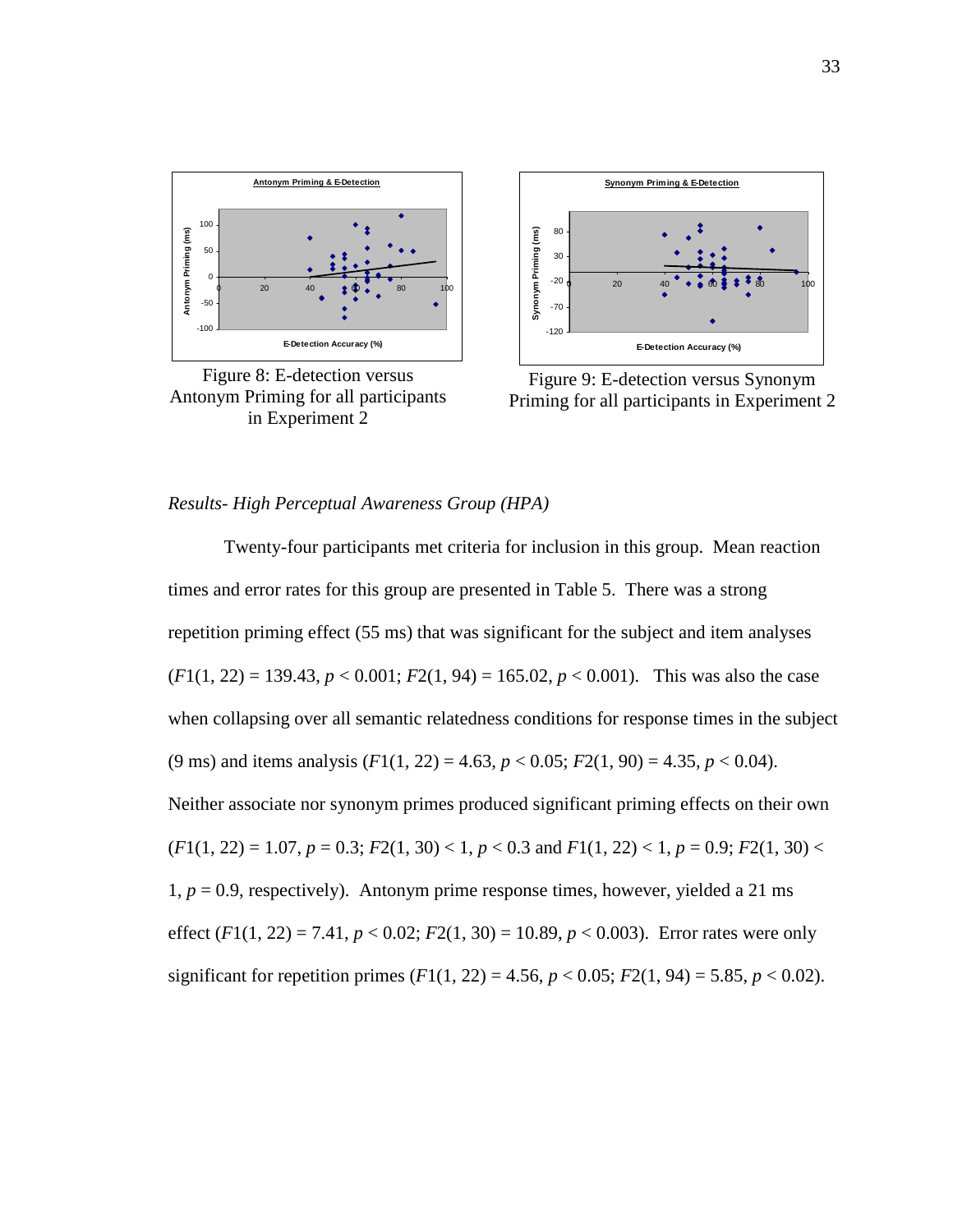## *Table 5*

Mean semantic categorization times (ms) and percent error rates for exemplars and nonexemplars as a function of prime type for High Perceptual Awareness participants at 70 ms SOAs.

|           | <b>Exemplars</b> |     | <b>Non-Exemplars</b> |        |           |     |           |     |         |     |  |
|-----------|------------------|-----|----------------------|--------|-----------|-----|-----------|-----|---------|-----|--|
| Semantic  | Repetition       |     | Associates           |        | Antonyms  |     | Synonyms  |     | Overall |     |  |
|           | <b>RT</b>        | %E  | <b>RT</b>            | %E     | <b>RT</b> | %E  | <b>RT</b> | %E  | RT      | %E  |  |
| Unrelated | 563              | 7.8 | 590                  | 5.6    | 583       | 2.6 | 588       | 5.0 | 587     | 4.4 |  |
| Related   | 508              | 5.4 | 583                  | 1.9    | 562       | 1.0 | 587       | 3.4 | 578     | 4.1 |  |
| Priming   | 55               | 2.4 |                      | $-2.7$ | 21        | 1.6 |           | 1.6 | 9       | 0.3 |  |

## *Results- Low Perceptual Awareness Group (LPA)*

Fourteen participants met criteria for inclusion in this group. Mean reaction times and error rates for this group are presented in Table 6. Repetition primes yielded a 48 ms effect that was significant for the subject and item analyses  $(F1(1, 12) = 51.86, p < 0.001;$  $F2(1, 94) = 59.38$ ,  $p < 0.001$ ). Overall semantic relatedness for non-exemplars revealed a significant priming effect for response times in the subject analysis (8 ms) and a trend in the items analysis  $(F1(1, 12) = 5.41, p < 0.04; F2(1, 90) = 2.94, p < 0.09$ ). Neither associate nor antonym primes had significant response time priming effects (*F*1(1, 12) < 1, *p* = 0.4; *F*2(1, 30) < 1, *p* < 0.4 and *F*1(1, 12) < 1, *p* = 0.9; *F*2(1, 30) < 1, *p* = 0.8, respectively). Synonym primes, however, yielded an unexpected significant priming effect of 18 ms for item response times  $(F1(1, 12) = 1.73, p = 0.2; F2(1, 30) = 4.25, p <$ 0.05). See Figure 10 for a comparison between HPA and LPA reaction time performance. Error rates revealed no significant effects with the exception of repetition error rates  $(F1(1, 12) = 4.78, p < 0.05; F2(1, 94) = 4.02, p < 0.05)$ . There was also a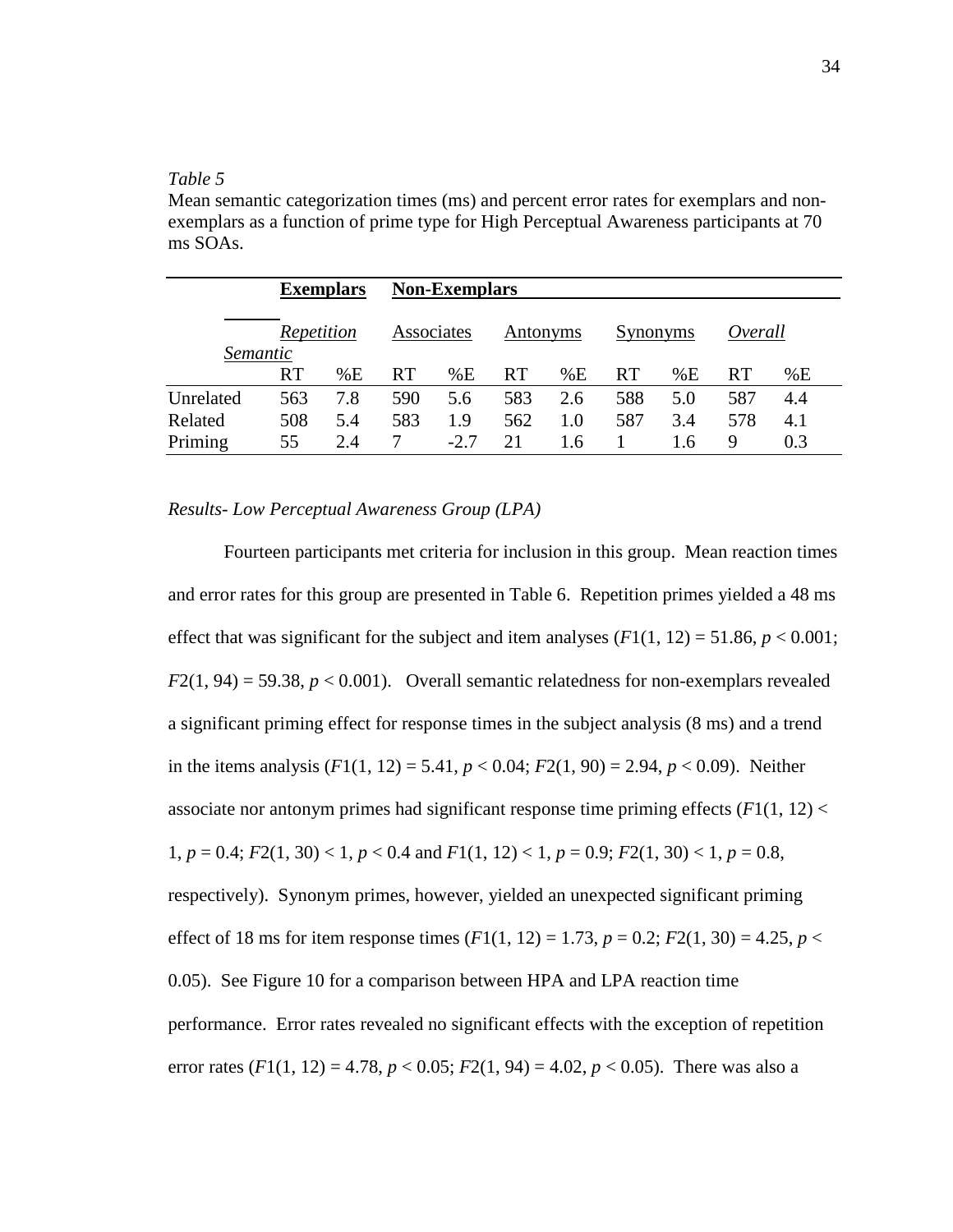slight trend towards significance in the case of antonym item error rates  $(F1(1, 12) =$ 

$$
2.84, p = 0.1; F2(1, 30) = 3.33, p = 0.078.
$$

#### *Table 6*

Mean semantic categorization times (ms) and percent error rates for exemplars and nonexemplars as a function of prime type for Low Perceptual Awareness participants at 70 ms SOAs.

|           | <b>Exemplars</b> |     | <b>Non-Exemplars</b> |     |                       |     |           |        |           |     |  |
|-----------|------------------|-----|----------------------|-----|-----------------------|-----|-----------|--------|-----------|-----|--|
| Semantic  | Repetition       |     | Associates           |     | Antonyms              |     | Synonyms  |        | Overall   |     |  |
|           | <b>RT</b>        | %E  | <b>RT</b>            | %E  | <b>RT</b>             | %E  | <b>RT</b> | %E     | <b>RT</b> | %E  |  |
| Unrelated | 564              | 7.7 | 609                  | 6.3 | 576                   | 4.9 | 612       | 4.5    | 599       | 5.2 |  |
| Related   | 516              | 5.2 | 602                  | 5.8 | 574                   | 2.2 | 596       | 5.8    | 591       | 4.5 |  |
| Priming   | 48               | 2.5 | 3                    | 0.5 | $\mathcal{D}_{\cdot}$ | 2.7 | 16        | $-1.3$ | 8         | 0.7 |  |



Figure 10: HPA and LPA Reaction times in Experiment 2

## *Discussion*

 The results of Experiment 2 provided mixed support for the predictions that were made. There was significant overall and antonym priming when evaluating the non-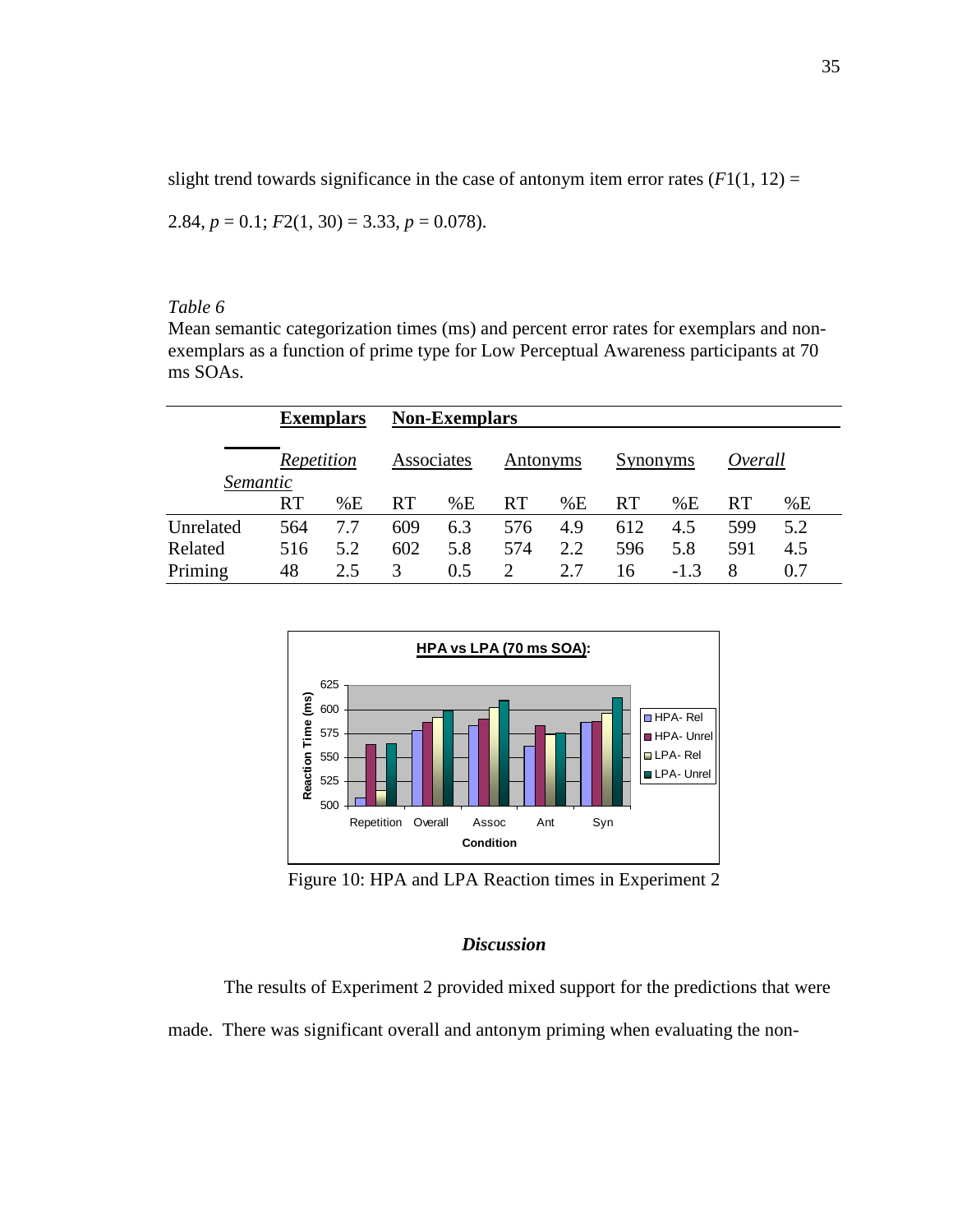exemplar data from all participants independent of the level of perceptual awareness<sup>3</sup>. As predicted, HPA and LPA groups produced disparate patterns of semantic priming. The patterns observed, however, were not in the expected direction. Though both groups yielded significant overall priming, here it was the HPA group that achieved significant antonym priming whereas at 50 ms, it was the LPA that produced this effect. At 70 ms, the LPA group no yielded no significant priming for subject reaction times for any of the individual semantic relationships considered. Unexpectedly, however, synonyms produced the largest magnitudes of priming effects. These effects were significant for item reaction times suggesting that there was a genuine effect for some participants. As was the case for the HPA group at 50 ms, the LPA group at 70 ms had a very small sample size and thus inferences from the data in these groups should be taken with caution. It should be noted that these results are not consistent with Bueno & Frenck-Mestre's results in that there does not seem to be either a consistently strong synonym effect or an increasingly strong associate effect when evaluating the data independently of participants' level of perceptual awareness. The extent to which this disparity is due to differences in the task structure, the added presence of antonym primes, or some other factor is uncertain.

 In addition to the unforeseen changes in priming patterns, it was not the case that the HPA group had longer reaction times than the LPA group at 70 ms. In fact, the pattern was reversed yet again. Taken together, the available evidence does not support the idea that higher levels of perceptual awareness induces a "wait-and-see" non-

<u>.</u>

 $3$  There was a significant item reaction time effect and a strong 0.06 trend for subject reaction times that was interpreted as signifying a genuine effect.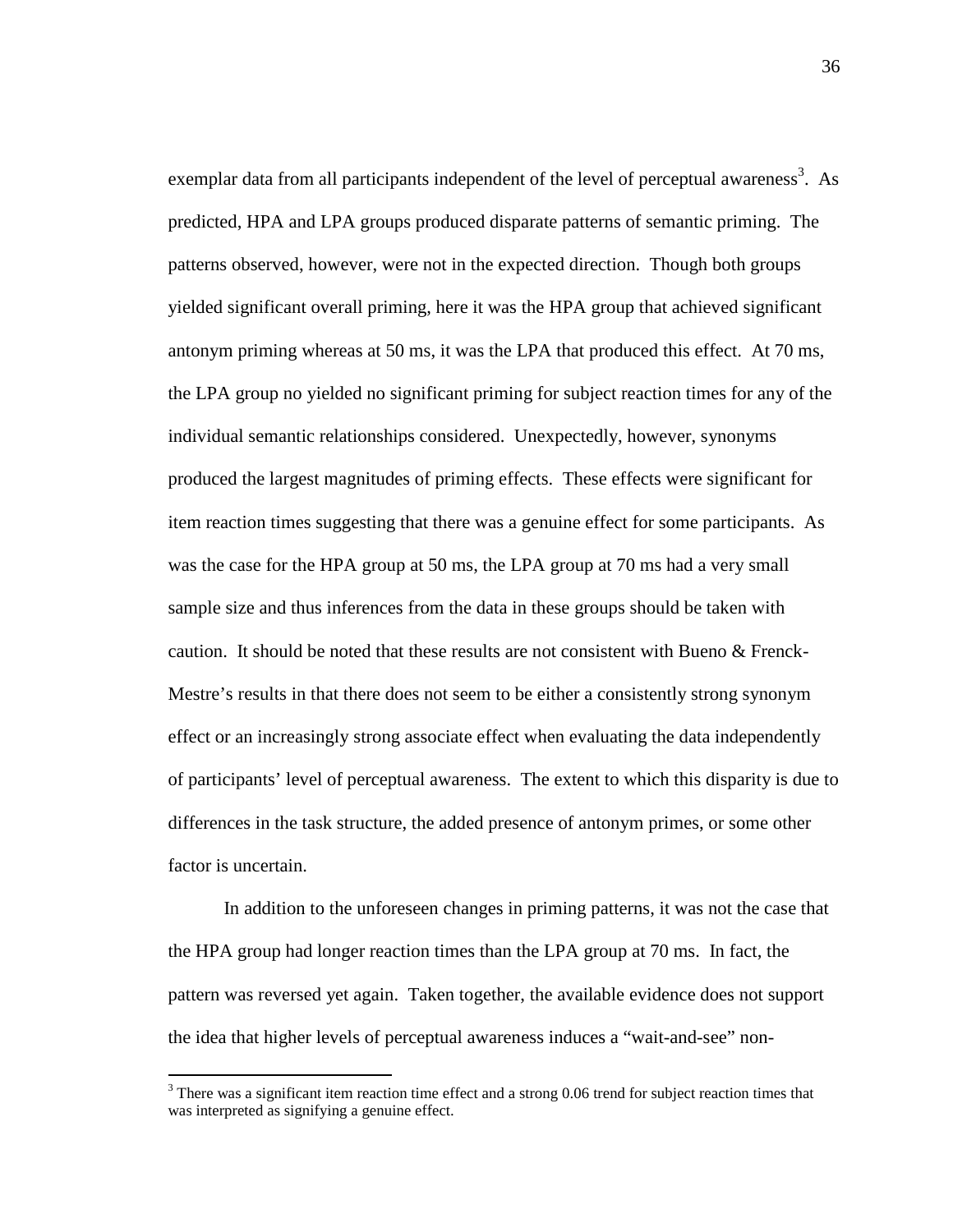conscious tactic as a result of higher stimulus strength in HPA participants. It should be noted, however, that significant priming for error rates did not emerge until the longer SOA was used. This was consistently the case for repetition primes at 70 ms whether or not one's level of perceptual awareness was considered. This was also the case for antonym primes when ignoring differences in partial awareness and for overall semantic priming for the HPA group at 70 ms. These results suggest that differences in one's awareness of the prime do lead to some changes in the decision processes affecting task output.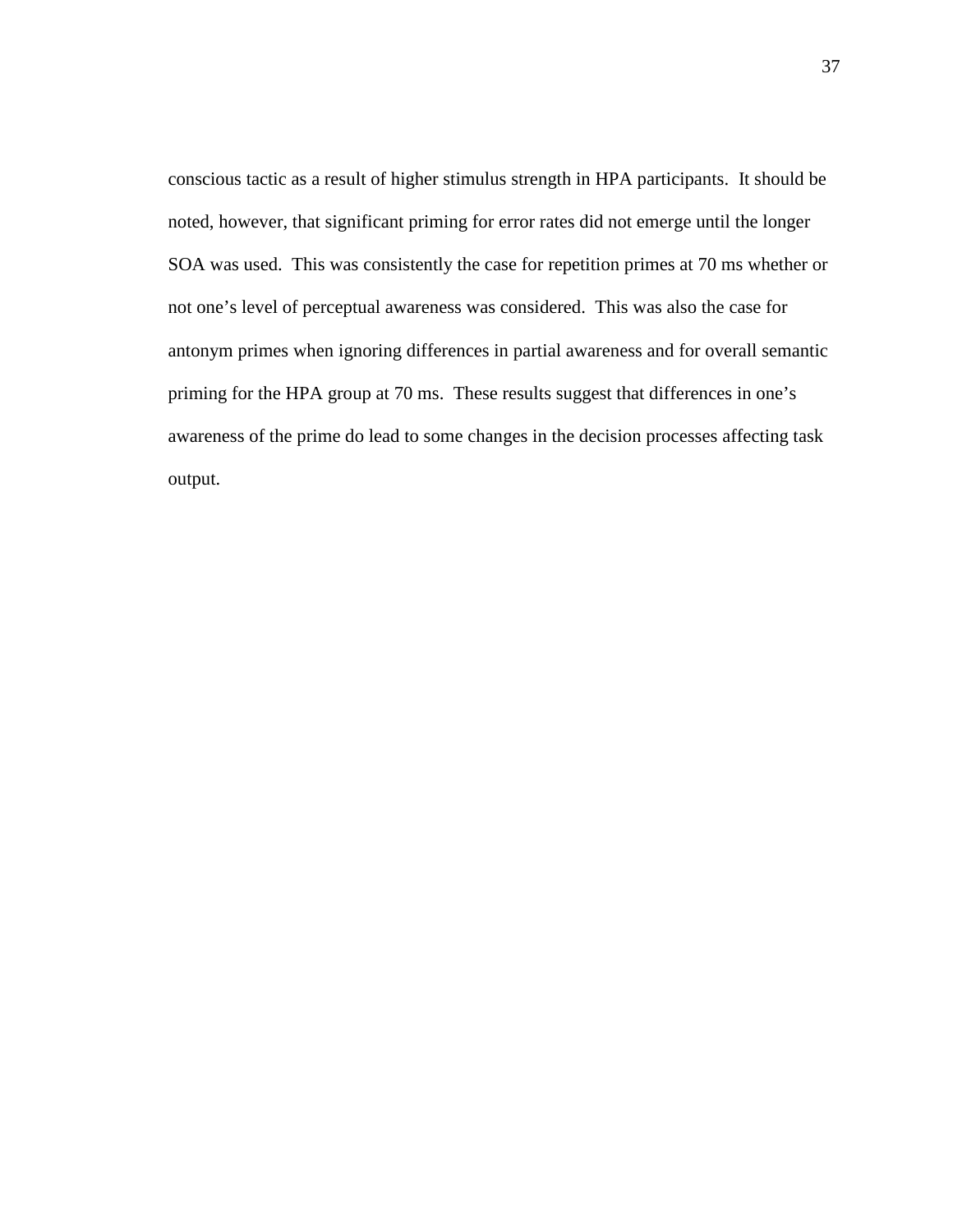#### GENERAL DISCUSSION

The findings here suggest several factors affecting masked semantic priming. First, there was a fairly consistent significant overall semantic priming effect of around 9 ms for all of the analyses presented, with the exception of the LPA group at 50 ms. Interestingly, this magnitude of the effect did not rise with increasing SOA. This finding indicates that there may be some stable semantic processing effect that manifests itself despite the fact that only non-exemplar semantic priming relations were being considered. Second, each analysis yielded shorter reaction times for antonyms. Further, the priming effects yielded by these items reached significance often and far more than any of the other types of semantic relationships considered. These results provide firm support for influence of distinguishing features on semantic priming effects. Third, it should be noted that though the pattern of priming in HPA versus LPA groups was not consistent across different SOAs, it did seem to be the case that each analysis that was contingent upon participants' level of perceptual awareness was dominated by one type of semantic relationship, most often being antonyms. This suggests that there are some differences in the non-conscious tactics utilized by these groups. The tactics chosen seem to depend on one's level of perceptual awareness as well as the SOA of the stimuli used. The exact mechanism of tactic choice remains unclear at this time.

There is psychophysiological evidence in support of the notion that semantic priming effects are the result of the combination of automatic and strategic (or tactical) processes. In a 2005 study, Mari-Beffa, Valdes, Cullen, Catena, and Houghton investigated the effect of task differences on semantic processing by evaluating event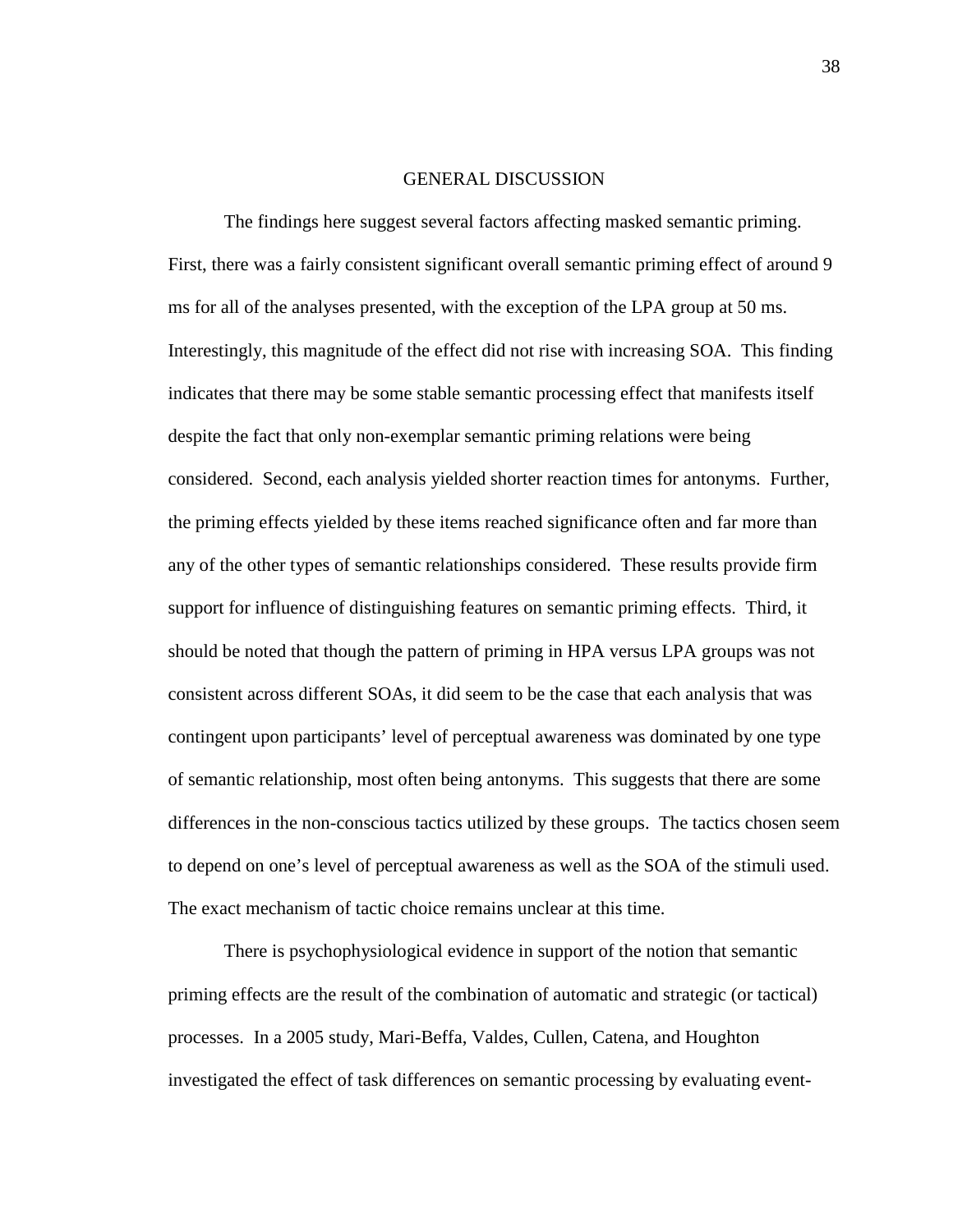related potentials (ERPs). Here, they used a fairly unconventional priming task in which participants had to perform separate tasks on the prime and the target which immediately followed the prime (2005). Depending on the task block, they first conducted either a semantic categorization (living versus non-living) or a letter detection task ("e" versus "a") on the prime. Each prime in all conditions was either a living or non-living thing. The following stimulus for each prime was a related target word that participants had to make a lexical decision about. The authors found an early component that was consistent with a "recognition potential" indicating semantic processing for each of the prime related tasks. A later N400 component, however, differed across tasks. This ERP component is a known psychophysiological marker of semantic integration. A semantic priming effect was seen following the semantic categorization but not following the letter search. Mari-Beffa et al. take these results as evidence that early "automatic semantic processing" can be dissociated from "semantic priming". These results compliment behavioral work done by Brown, Roberts, and Besner (2001) which found that performing a "letter search" on the prime served to block semantic priming effects that would normally appear for the target during a lexical decision task. It should be noted that Mari-Beffa et al.'s results are also consistent with those found by Vriezen et al. in that it was only when the first task involved processing at a "higher" level that priming effects emerged in the subsequent ("lower" processing level) task (1995).

 The psychophysiological results above are also consistent with the results presented here. The reliable overall semantic priming effects observed can be interpreted as being reflective of automatic semantic processing of the sort revealed by Mari-Beffa et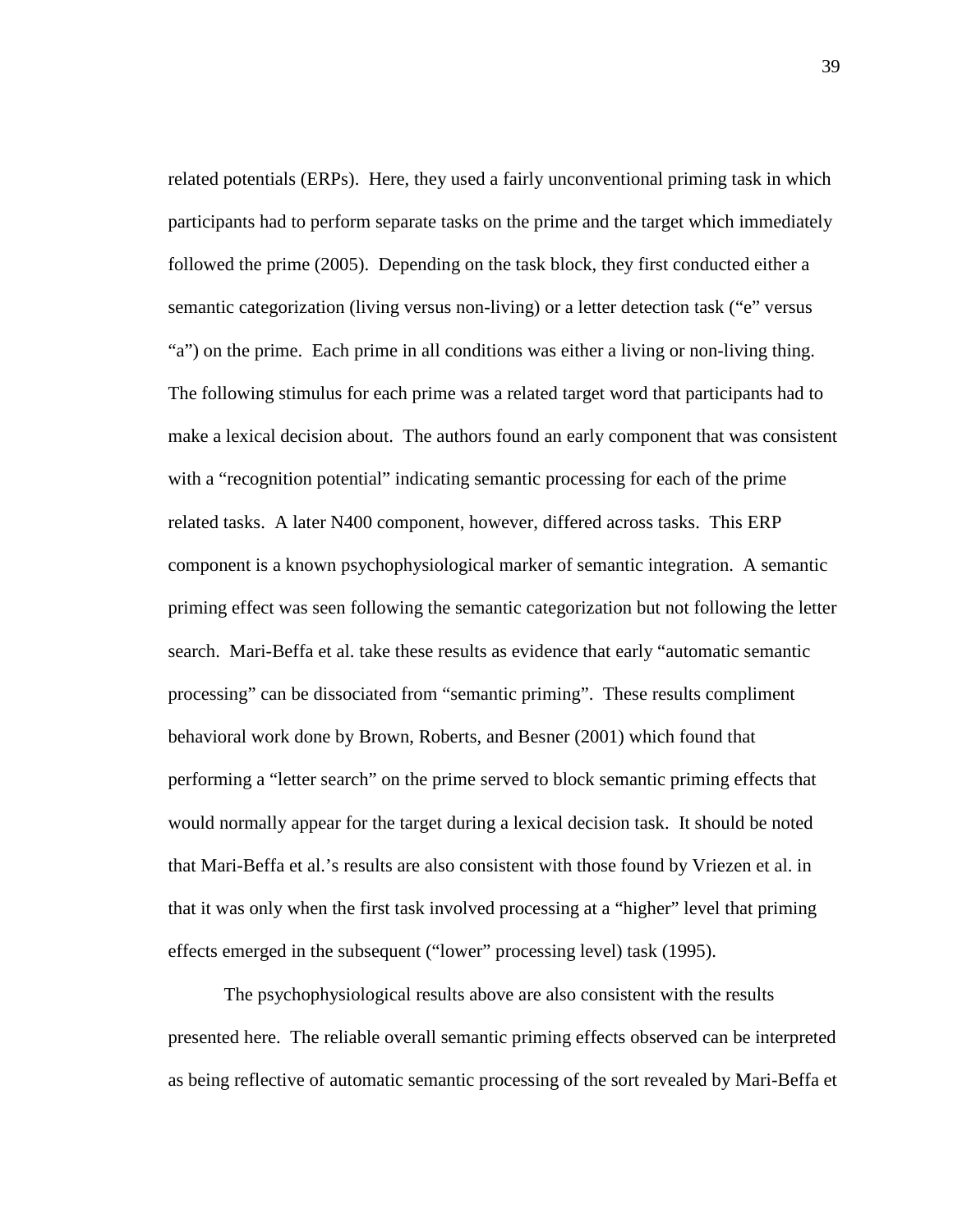al.'s recognition potential. These effects may be the result of a mechanism such as spreading activation. "Semantic priming", however, may be heavily influenced by factors that allow for strategic and non-conscious tactical influences such as the task and level of prime awareness achieved in a given situation. Further, the results here demonstrate that the effects obtained may differ depending on the type of semantic relationships used in the experimental setting. Thus, future research investigating masked semantic priming may benefit from restricting, or at least explicating, the types of semantic stimuli being used.

 It should be noted that the measure of perceptual awareness used here, the Edetection task, represents only one of many potential ways of assessing this capacity. Edetection is a strategic task that necessarily involves a procedure of pre-cuing in which participants know in advance what aspect of the stimulus they should be attending to. Variations in the awareness task such as switching the letter being searched for between trials or not mentioning the probe letter until after the stimulus has been presented may be sensitive to different aspects of perceptual awareness that may be more or less relevant to the mechanisms by which perceptual awareness modulates semantic priming.

 The results here would undoubtedly benefit from further exploration. First, it may be advantageous to test more participants so as to have large enough sample sizes in all HPA and LPA groups after participants have been divided on the basis of their perceptual awareness scores. Given the relatively small size of the semantic effects observed, future experiments may also benefit from limiting the number of semantic relationships that are being simultaneously compared and increasing the number of items in each condition to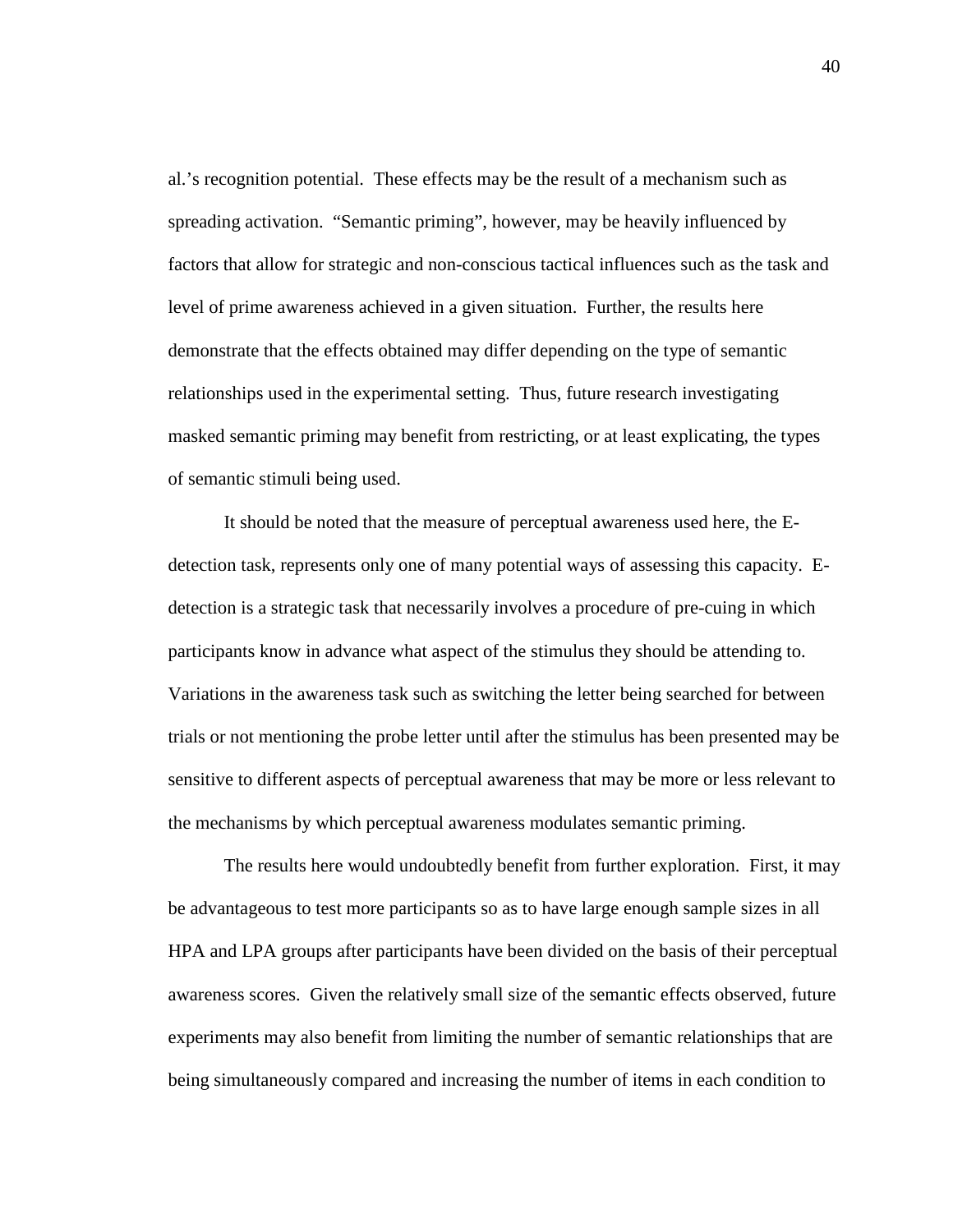increase the power of the experimental paradigm. Additionally, following the work of Moss et al. (1995), further investigations should also be conducted by evaluating additional types of semantic relationships using the masked priming paradigm to determine which relationships produce strong effects (and when). Alternately, or perhaps additionally, one might investigate the effects of the same stimuli in a lexical decision task in order to ascertain the extent to which these effects are task-specific. Clearly, further studies are necessary for one to legitimately make strong claims about the role that perceptual awareness plays in influencing semantic priming effects.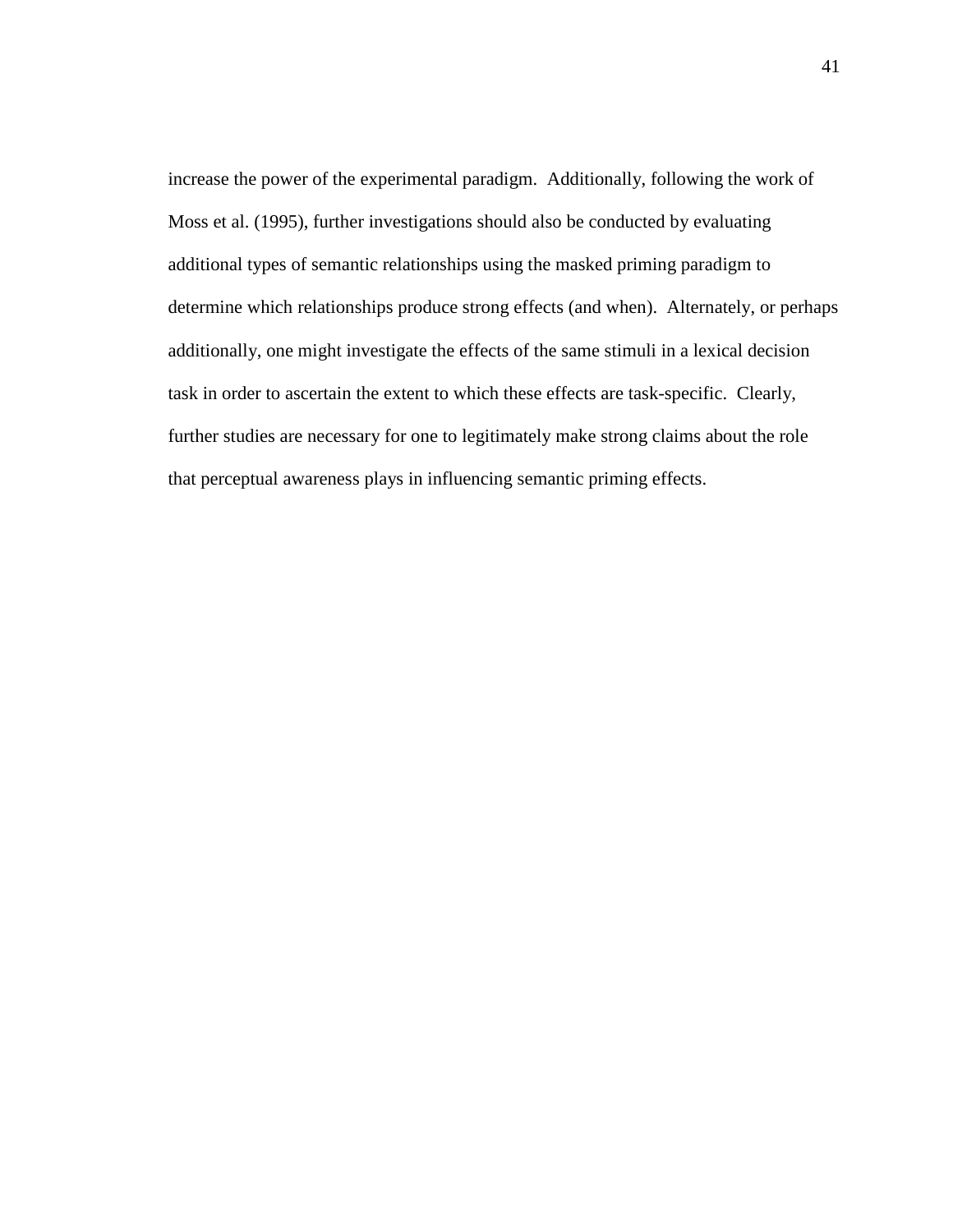#### **REFERENCES**

- Bechara, A., Damasio, H., Tranel, D., & Damasio, A. (1997). Deciding advantageously before knowing the advantageous strategy. *Science, 275*, 1293-1295.
- Brown, M. S., Roberts, M. A., & Besner, D. (2001). Semantic processing in visual word recognition: Activation blocking and domain specificity. *Psychonomic Bulletin & Review, 8*(4), 778-784.
- Bueno, S., & Frenck-Mestre, C. (2002). Rapid activation of the lexicon: A further investigation with behavioral and computational results. *Brain and Language, 81*(1), 120-130.
- Cruse, D.A. (1986). *Lexical Semantics*. Cambridge: Cambridge University Press.
- Finkbeiner, M., Forster, K., Nicol, J., & Nakamura, K. (2004). The role of polysemy in masked semantic and translation priming. *Journal of Memory and Language, 51*(1), 1-22.
- Forster, K. I. (2004). Category size effects revisited: Frequency and masked priming effects in semantic categorization. *Brain and Language, 90*(1), 276-286.
- Forster, K. I., & Forster, J. C. (2003). DMDX: A windows display program with millisecond accuracy. *Behavior Research Methods, Instruments & Computers, 35*(1), 116-124.
- Forster, K.I., Mohan, K., & Hector, J. (2003). The mechanics of masked priming. In S.Kinoshita, & S.Lupker (Eds.), *Masked priming: State of the art*. Psychology Press.
- Gonnerman, L. M., Andersen, E. S., Devlin, J. T., Kempler, D., & Seidenberg, M. S. (1997). Double dissociation of semantic categories in alzheimer's disease. *Brain and Language, 57*(2), 254-279.
- Hector, J. E. (2005). Understanding semantic priming: Evidence from masked lexical decision and semantic categorization tasks. (Ph.D., The University of Arizona).
- Bueno, S., & Frenck-Mestre, C. (2002). Rapid activation of the lexicon: A further investigation with behavioral and computational results. *Brain and Language, 81*(1), 120-130.